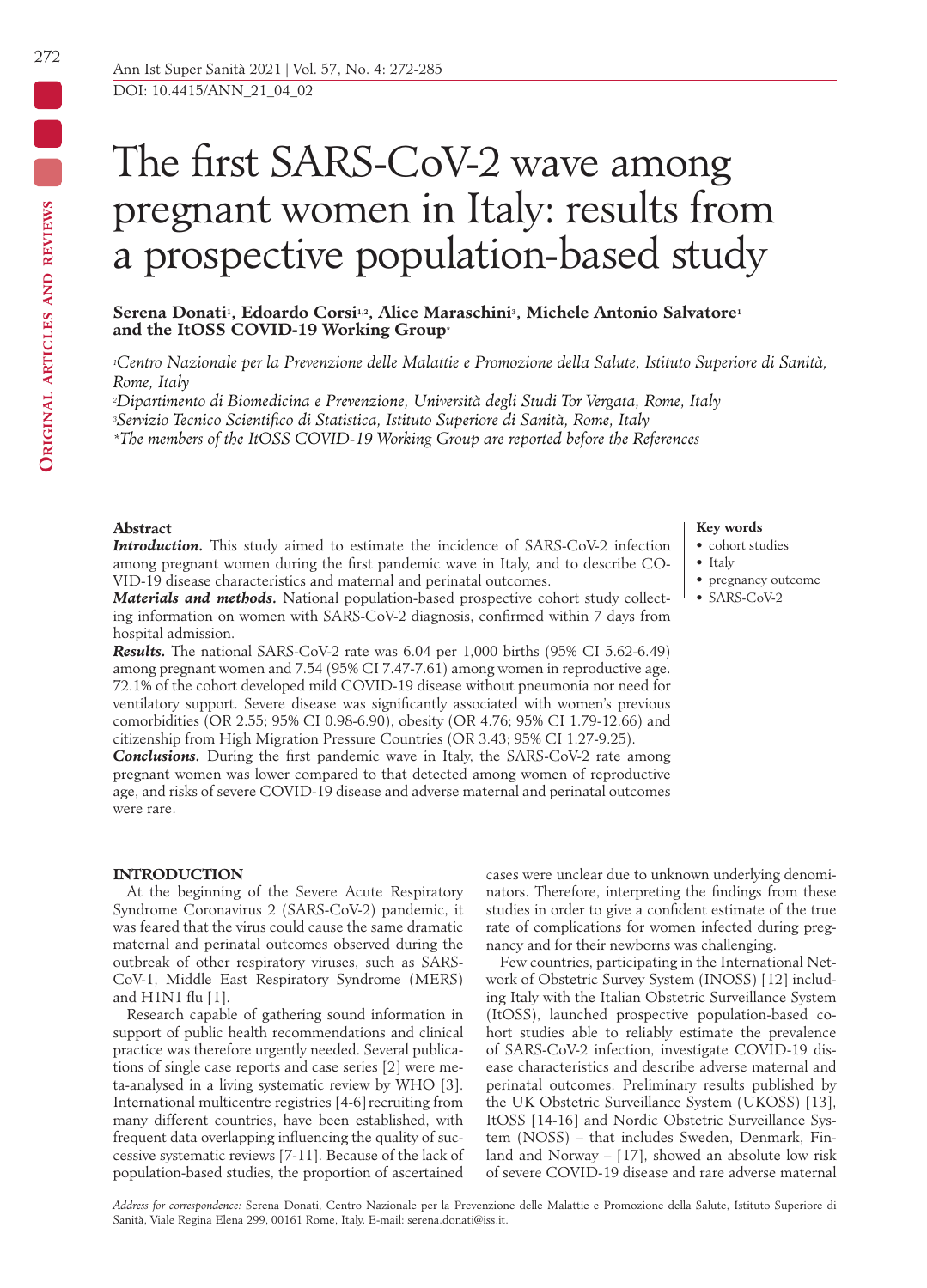and perinatal outcomes during the first pandemic wave.

The aim of this paper, which is an extension of a previous published series [14], was to estimate the incidence rate of SARS-CoV-2 infection among pregnant women during the first pandemic wave in Italy, and to describe COVID-19 disease characteristics and maternal and perinatal outcomes.

# **MATERIALS AND METHODS**

This national population-based prospective cohort study collected information on women with confirmed SARS-CoV-2 infection admitted to any Italian hospital during pregnancy and within 42 days from its outcome.

Trained reference clinicians in each of the 315 participating maternity hospitals (*Appendix 1*) entered the requested information in a web-based secure system. The online form investigating women's socio-demographic characteristics, medical and obstetric history, disease management, mode of delivery and maternal and perinatal outcomes was revised and pre-tested by a multidisciplinary group of experts. Complete data reporting was ensured by weekly email reminders and phone contacts with the reference clinicians.

Confirmed SARS-CoV-2 infection was defined as the detection of viral RNA on reverse transcriptase-polymerase chain reaction (RT-PCR) testing of nasopharyngeal swab and/or blood and/or the radiological diagnosis of COVID-19 pneumonia. Neonatal SARS-CoV-2 infection was defined as the detection of viral RNA on RT-PCR testing of a nasopharyngeal swab.

In Italy, until the end of March 2020 only symptomatic pregnant women and those defined as close contacts of a SARS-CoV-2 infected person were tested. In April, the Regions progressively adopted universal screening policies, and from May all pregnant women admitted to hospital were tested, regardless of symptoms or exposure.

The present analysis refers to the first pandemic wave, defined as the period between February 25 and August 31, 2020 and includes hospitalized pregnant women with SARS-CoV-2 diagnosis confirmed within 7 days from hospital admission.

# **ETHICS AND CONSENT**

The Ethics Committee of the Istituto Superiore di Sanità (Italian National Institute of Health) approved the project (Prot. 0010482 CE 01.00, Rome 24/03/2020). The study protocol is available at https:// www.epicentro.iss.it/en/coronavirus/sars-cov-2-pregnancy-childbirth-breastfeeding-prospective-study-itoss (Italian).

An informed consent to participate in the study was acquired from any woman at study enrolment.

### **OUTCOMES**

The main outcome measures included in the study are: COVID-19 pneumonia confirmed by chest imaging, mechanical ventilatory support (non-invasive mechanical ventilation, orotracheal intubation, extracorporeal membrane oxygenation – ECMO), intensive care unit (ICU) admission. COVID-19 disease severity was defined as follows:

- a. mild disease: absence of COVID-19 pneumonia;
- b.moderate disease: confirmed COVID-19 pneumonia requiring at most oxygen therapy;
- c. severe disease: confirmed COVID-19 pneumonia requiring mechanical ventilatory support and/or ICU admission.

Secondary outcomes include: maternal mortality (maternal death during pregnancy or within 42 days from any pregnancy outcome), maternal severe morbidity, preterm birth (22-31 and 32-36 gestational weeks), mode of delivery (vaginal, elective caesarean section (CS), urgent/emergency CS due to COVID-19, urgent/ emergency CS due to maternal/foetal indications), stillbirth (intrauterine foetal death ≥22 completed weeks of gestation), low birth weight  $\left( <2.500 \text{g} \right)$ , neonatal intensive care unit (NICU) admission, neonatal mortality (death of a live-born infant <7 days of life) and neonatal severe morbidity.

### **COVARIATES**

Covariates include the following socio-demographic and medical characteristics: women's age (<30, 30-34, ≥35 years), citizenship (Italian, High Migration Pressure Countries − HMPCs, not HMPCs) [18], educational level (low: primary school or lower; medium: high school; high: bachelor's degree or higher), previous comorbidities (at least one of the following: diabetes, asthma requiring medical treatment, hypertension, cardiovascular diseases, lung diseases, HIV/AIDS, other morbidities), obesity (body mass index [BMI]>30 kg/m2).

### **STATISTICAL ANALYSIS**

Statistical analyses were performed using the Statistical Package STATA/MP version 14.2. Frequency distributions, prevalence and odds ratios (ORs) with their 95% confidence intervals (CI) were used to describe data. Missing data were excluded when their proportion was lower than 5%, otherwise included as a modality in the frequency distributions.

The national SARS-CoV-2 incidence rate with 95% CI was estimated among pregnant women. All the hospitalized and outpatient women, with ongoing pregnancy or who gave birth during the study period, irrespective of time of diagnosis, were included in the numerator. Latest available (2019) data on deliveries from the national Birth Registry were used as denominator [19], applying a 3.6% reduction in accordance with the Italian National Statistics Institute (ISTAT) estimate for births variation between 2019 and 2020 [20]. Deliveries were weighted with an estimate of the time of exposure to the risk of infection during pregnancy. The incidence rate among pregnant women has been compared with the rate among the background population of women of reproductive age (15-49 years), calculated considering the SARS-CoV-2 positive cases notified to the national surveillance system during the exact study period. [21].

Percentage distributions of socio-demographic, medical and obstetric characteristics stratified by severity of COVID-19 disease were calculated.

The association between infection severity and potential risk factors (woman's age, citizenship, educational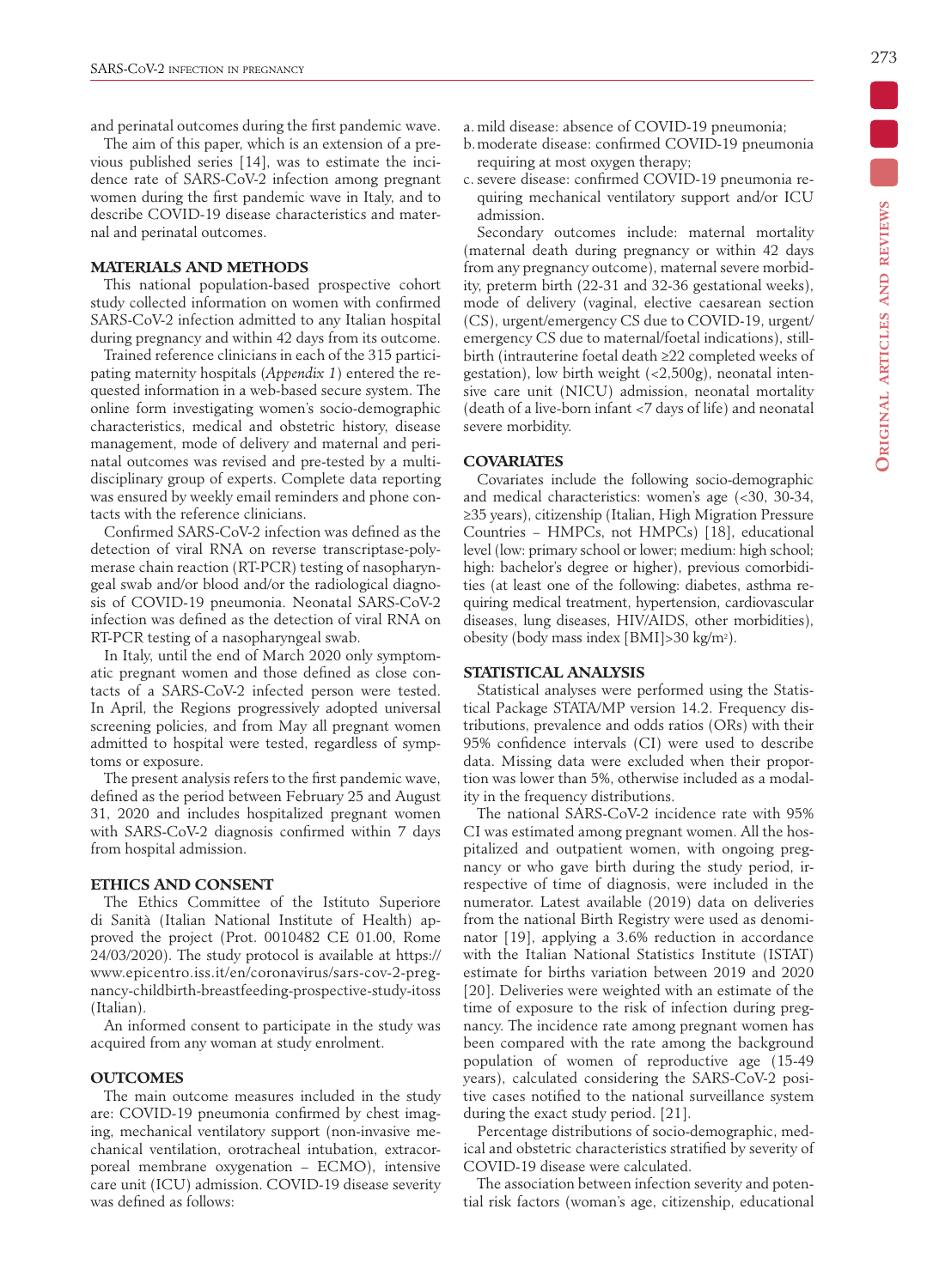level, presence/absence of previous comorbidities, and presence/absence of obesity) was assessed by estimating mutually adjusted ORs and their 95% CI, through a multinomial logistic regression model. Plausible interactions (corresponding to all pairwise interactions between the variables included in the model) were tested using the Likelihood Ratio Test  $(p<0.05)$ . The model was performed on complete cases defined as cases without missing data for any variable of interest (see *Appendix 2* for details about handling of missing data).

Prevalence of mode of delivery and maternal and neonatal outcomes were stratified by infection severity. CS, preterm birth, and neonatal birthweight were compared with data retrieved from the 2019 national Birth Register, and unadjusted risk ratios (RRs) were estimated.

In this observational study, no formal power calculation was performed because the sample size was governed by the disease incidence.

# **RESULTS**

From February 25 to August 31, 2020, the trained clinicians of the 315 Italian participating maternity units (*Appendix 1*) notified 786 women with current or previous confirmed SARS-CoV-2 infection during pregnancy and up to 42 days after childbirth (*Figure 1*). Most of the cases (84.6%) occurred in northern Italy, 10.3% in the Centre and 5.1% in the South. As described in *Figure 1*, this study includes 548 women with ongoing pregnancy or who gave birth, admitted to hospital with a positive SARS-CoV-2 test within 7 days from admission.

The national SARS-CoV-2 incidence rate among pregnant women was 6.04 per 1,000 births (95% CI 5.62-6.49), slightly lower than the rate of 7.54 per 1,000 women (95% CI 7.47-7.61) estimated among the background population of Italian women of reproductive age. The incidence rate among pregnant women ranged between 11.15/1,000 (95% CI 10.31-12.07) in the North, 3.25/1,000 (95% CI 2.59-4.08) in the Centre, and 0.87/1,000 (95% CI 0.63-1.20) in the South of the country. The corresponding figures among women of reproductive age were respectively 12.52/1,000 (95% CI 12.39-12.65), 5.19/1,000 (95% CI 5.07-5.32) and 2.50/1,000 (95% CI 2.43-2.57).

*Table 1* describes women's socio-demographic, medical and obstetric characteristics, stratified by COV-ID-19 disease severity. The vast majority of the cohort (72.1%;  $n = 395$ ) developed a mild disease, 22.4% ( $n =$ 123) a moderate and  $5.5\%$  (n = 30) a severe disease. Women's mean age was  $31.9$  years (SD =  $5.54$ ); the percentage of women with foreign citizenship was 28.6%, ranging from 26.1% in the mild disease group to 46.7% in the severe group. Pre-existing comorbidities and obesity concerned respectively 17.8% and 12.1% of the entire cohort and 34.5% and 44.8% of the women with severe disease. Information on educational level was missing for 28.5% of the cases.

At first positive SARS-CoV-2 test, 85.8% of the women were at ≥28 weeks of gestation, 11.8% between 15 and 27 weeks, and 2.4% ≤14 weeks. The vast majority (95.2%) has been diagnosed through a RT-PCR of nasopharyngeal swab specimen, 2.4% respectively through chest imaging and through blood antibodies detection (data not shown). Overall, during the hospital stay,  $22.6\%$  (n = 124) of women was with ongoing pregnancy and 77.4% (n = 424) gave birth (*Table 1*). Women with ongoing pregnancy were admitted to hospital mostly for COVID-19 disease (75.0%) while other obstetric reasons or delivery were the main causes for hospitalization of those who gave birth (85.8%) (*Table 1S*, available online as Supplementary material).



#### **Figure 1**

Women enrolled in the ItOSS cohort from February 25 to August 31, 2020.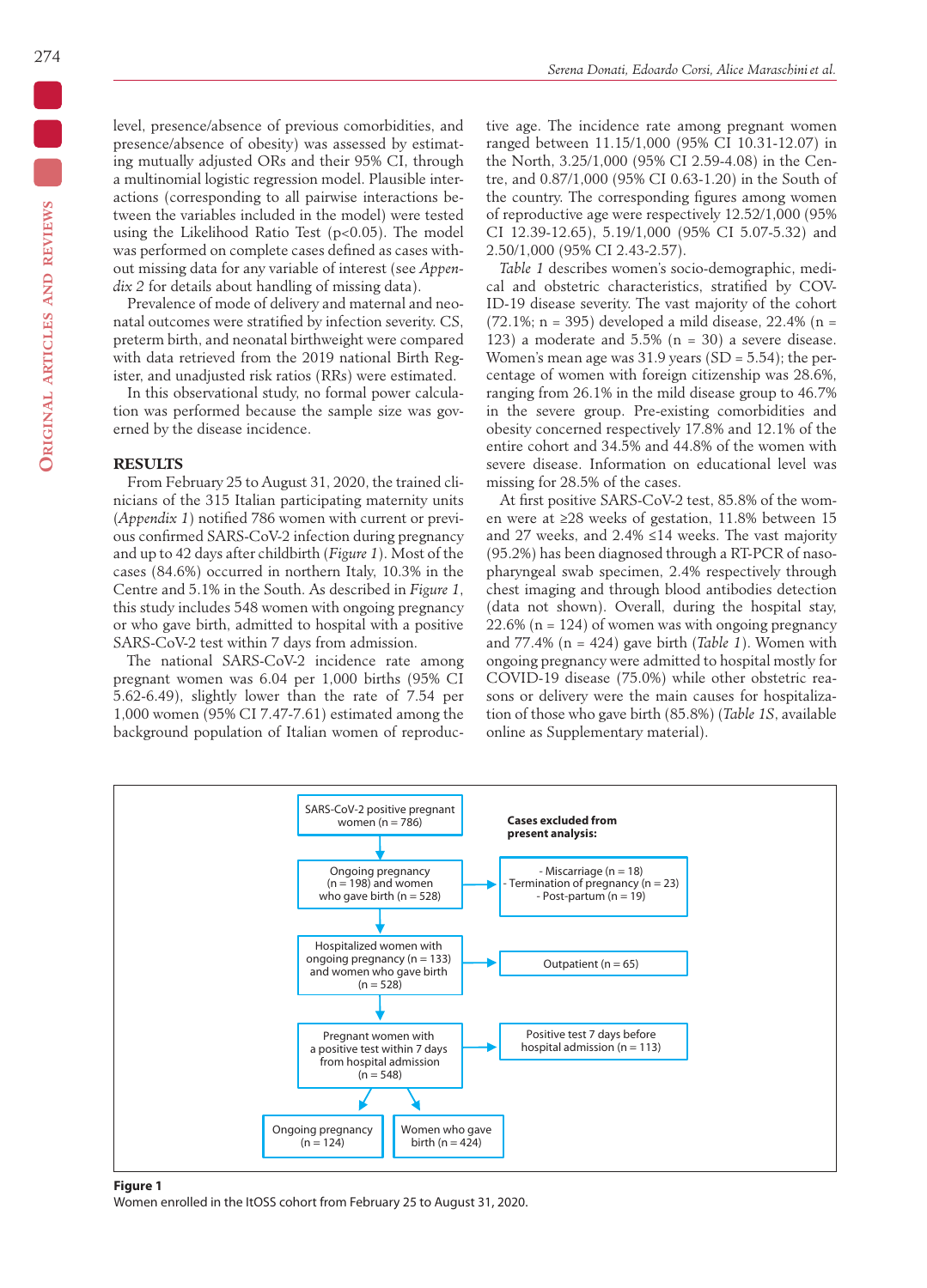# **Table 1**

Women's characteristics by COVID-19 disease severity

|                                                  | <b>Milda</b><br>$(n = 395)$ |               |                     | <b>Moderate</b> <sup>b</sup><br>$(n = 123)$ |                          | <b>Severe</b><br>$(n = 30)$ |                | <b>Total</b><br>$(N = 548)$ |  |
|--------------------------------------------------|-----------------------------|---------------|---------------------|---------------------------------------------|--------------------------|-----------------------------|----------------|-----------------------------|--|
|                                                  | $\mathbf n$                 | $\frac{0}{0}$ | $\mathbf n$         | $\%$                                        | n                        | $\%$                        | $\mathbf N$    | $\frac{0}{0}$               |  |
| Age, years (7 missing)                           |                             |               |                     |                                             |                          |                             |                |                             |  |
| $30$                                             | 126                         | 32.5          | 41                  | 33.3                                        | $\mathcal{G}$            | 30.0                        | 176            | 32.5                        |  |
| $30 - 34$                                        | 140                         | 36.1          | 37                  | 30.1                                        | 10                       | 33.3                        | 187            | 34.6                        |  |
| $\geq$ 35                                        | 122                         | 31.4          | 45                  | 36.6                                        | 11                       | 36.7                        | 178            | 32.9                        |  |
| Citizenship                                      |                             |               |                     |                                             |                          |                             |                |                             |  |
| Italian                                          | 292                         | 73.9          | 83                  | 67.5                                        | 16                       | 53.3                        | 391            | 71.4                        |  |
| <b>HMPCs</b>                                     | 101                         | 25.6          | 40                  | 32.5                                        | 14                       | 46.7                        | 155            | 28.3                        |  |
| Not HMPCs                                        | $\sqrt{2}$                  | 0.5           | $\mathsf{O}\xspace$ | 0.0                                         | $\mathbf 0$              | 0.0                         | $\overline{2}$ | 0.4                         |  |
| Country of birth                                 |                             |               |                     |                                             |                          |                             |                |                             |  |
| Italy and western Europe                         | 262                         | 66.3          | 75                  | 61.0                                        | 12                       | 40.0                        | 349            | 63.7                        |  |
| East Europe                                      | 27                          | 6.8           | 9                   | 7.3                                         | $\mathbf{3}$             | 10.0                        | 39             | 7.1                         |  |
| Africa                                           | 46                          | 11.6          | 15                  | 12.2                                        | 9                        | 30.0                        | 70             | 12.8                        |  |
| South/Central America                            | 29                          | 7.3           | 13                  | 10.6                                        | $\overline{4}$           | 13.3                        | 46             | 8.4                         |  |
| Asia                                             | 31                          | 7.8           | 11                  | 8.9                                         | $\overline{2}$           | 6.7                         | 44             | 8.0                         |  |
| Level of education*                              |                             |               |                     |                                             |                          |                             |                |                             |  |
| Low                                              | 78                          | 19.7          | 20                  | 16.3                                        | 8                        | 26.7                        | 106            | 19.3                        |  |
| Medium                                           | 121                         | 30.6          | 42                  | 34.1                                        | 10                       | 33.3                        | 173            | 31.6                        |  |
| High                                             | 81                          | 20.5          | 28                  | 22.8                                        | $\overline{4}$           | 13.3                        | 113            | 20.6                        |  |
| Missing                                          | 115                         | 29.1          | 33                  | 26.8                                        | $\,8\,$                  | 26.7                        | 156            | 28.5                        |  |
| Previous comorbidities (10 missing)              | 56                          | 14.5          | 30                  | 24.6                                        | 10                       | 34.5                        | 96             | 17.8                        |  |
| Pre-gestational diabetes                         | $\overline{4}$              | 1.0           | $\overline{2}$      | 1.6                                         | 3                        | 10.3                        | 9              | 1.7                         |  |
| Autoimmune diseases                              | $\overline{7}$              | 1.8           | 5                   | 4.1                                         | $\overline{0}$           | $0.0\,$                     | 12             | 2.2                         |  |
| Chronic hypertension                             | $\mathsf 3$                 | 0.8           | 3                   | 2.5                                         | 5                        | 17.2                        | 11             | 2.0                         |  |
| BMI > 30 kg/m <sup>2</sup> (10 missing)          | 36                          | 9.3           | 16                  | 13.1                                        | 13                       | 44.8                        | 65             | 12.1                        |  |
| <b>Multiparous (2 missing)</b>                   | 215                         | 54.6          | 79                  | 64.2                                        | 16                       | 55.2                        | 310            | 56.8                        |  |
| Multiple pregnancy (1 missing)                   | 8                           | 2.0           | $\mathsf 3$         | 2.4                                         | $\overline{\phantom{a}}$ | 3.3                         | 12             | 2.2                         |  |
| Gestational age at diagnosis, weeks (14 missing) |                             |               |                     |                                             |                          |                             |                |                             |  |
| $\leq$ 14                                        | $\,8\,$                     | 2.1           | $\overline{4}$      | 3.4                                         | $\overline{1}$           | 3.3                         | 13             | 2.4                         |  |
| $15 - 27$                                        | 25                          | 6.5           | 27                  | 23.1                                        | 11                       | 36.7                        | 63             | 11.8                        |  |
| $\geq$ 28                                        | 354                         | 91.5          | 86                  | 73.5                                        | 18                       | 60.0                        | 458            | 85.8                        |  |
| <b>Ongoing pregnancy</b>                         | 57                          | 14.4          | 56                  | 45.5                                        | 11                       | 36.7                        | 124            | 22.6                        |  |

aAbsence of COVID-19 pneumonia.

**bConfirmed COVID-19 pneumonia requiring at most oxygen therapy.** 

cConfirmed COVID-19 pneumonia requiring mechanical ventilatory support and/or ICU admission.

HMPCs: high migration pressure countries.

\*Low: primary school or lower; medium: high school; high: bachelor's degree or higher.

*Figure 2* describes the weekly trend of the number of positive pregnant women enrolled during the study period, stratified by COVID-19 disease severity. The majority of cases (61.3%), including all severe and most moderate cases, occurred between March and April 2020.

At time of diagnosis, 45.5% of the women was asymptomatic with an increasing trend ranging from 10.8% in March to 74.2% in July - August 2020 (*Figure 3*). Fever (36.3%), cough (33.7%) and tiredness (21.0%) were the most frequently reported symptoms. Dyspnoea was reported by 14.7% of the women, 5.4% among those with mild disease and 76.7% among those with severe CO-VID-19 disease (*Table 2S*, available online as Supplementary material).

*Table 2* shows the ORs of developing moderate and severe disease *vs* mild disease, mutually adjusted for women's age, citizenship, educational level, previous comorbidities and obesity. Women with at least one previous comorbidity were more likely to develop a moderate (OR = 1.87; 95% CI 1.03-3.41) and a severe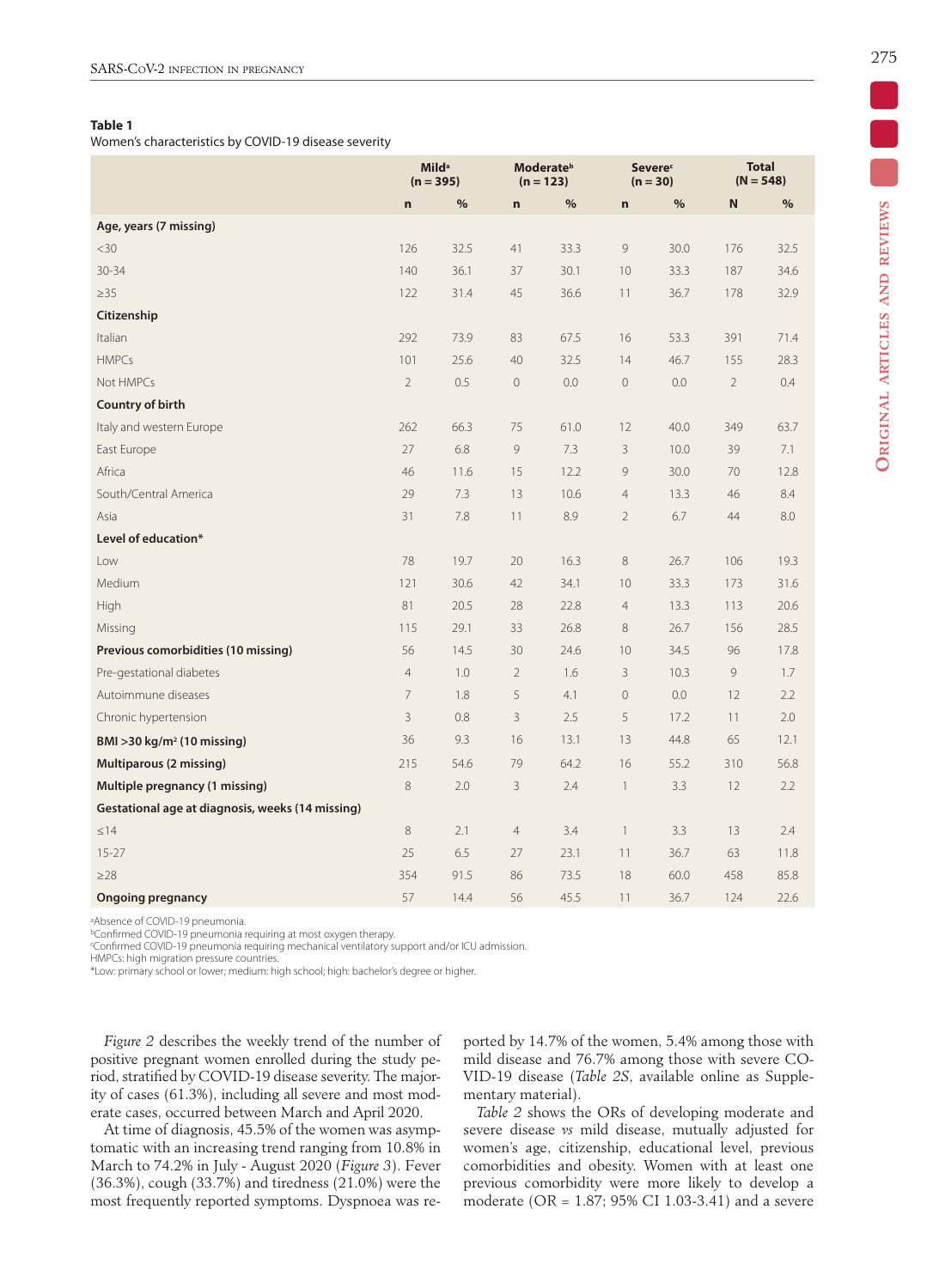

**Figure 2**

Weekly trend of the number of enrolled women by COVID-19 disease severity, between February 25 and August 31, 2020 (n = 548).

(OR = 2.55; 95% CI 0.98-6.90) COVID-19 disease. The occurrence of severe illness was significantly higher among obese women (OR = 4.76; 95% CI 1.79-12.66) and those with citizenship from HMPCs ( $OR = 3.43$ ; 95% CI 1.27-9.25). No statistically significant association was found with educational level. None of the tested plausible interactions was statistically significant.

*Table 3* describes women's and perinatal outcomes stratified by disease severity. Overall, 29 women (5.3%) received non-invasive ventilatory support, six (1.1%) underwent orotracheal intubation and two (0.4%) received ECMO. Eighteen women (3.3%) were admitted to ICU and 23 (4.2%) developed severe morbidity. No maternal deaths occurred.

Overall, ten of the 438 livebirths (2.3%) developed severe morbidity and 63 (14.7%) were admitted to NICU (*Table 3*). The percentage of neonates with a birthweight <2,500 grams was 13.6%, higher than the 7.1% national proportion in 2019 [19] (RR = 1.91; 95% CI 1.50-2.43). As shown in *Table 3* neonatal morbidity, access to NICU and low birthweight were more common among mothers with more severe conditions. Four stillbirths (0.9% of total births) were recorded and no neonatal deaths occurred. Overall, 4% of the livebirths



#### **Figure 3**

Temporal trend of proportions of women with COVID-19 pneumonia and asymptomatic women.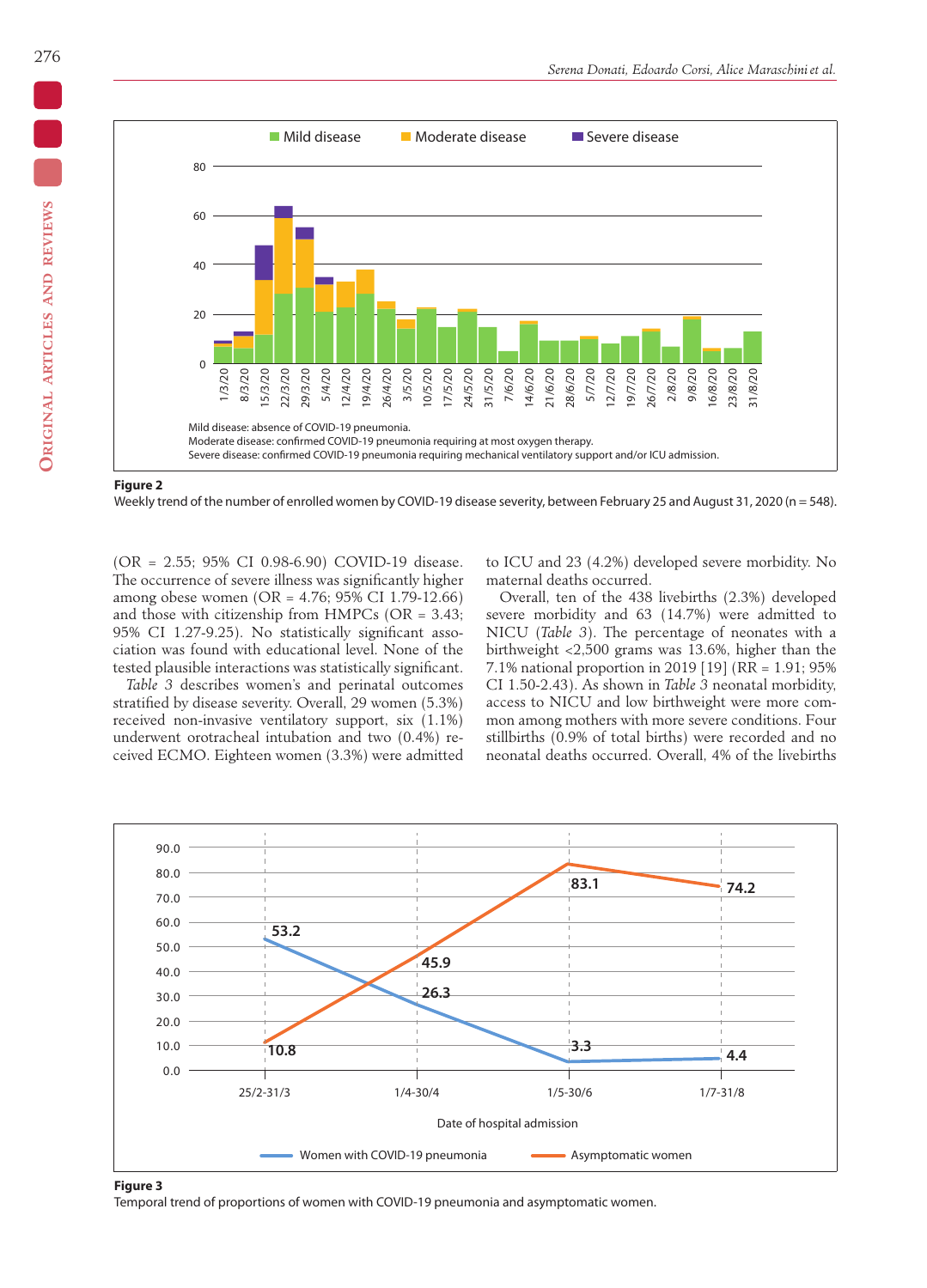### **Table 2**

Mutually adjusted odds ratios of moderate and severe disease for the selected variables

| <b>Variable</b>                 | OR (95% CI)         |                       |  |  |  |  |
|---------------------------------|---------------------|-----------------------|--|--|--|--|
|                                 | Moderate vs mild    | Severe <i>vs</i> mild |  |  |  |  |
| Age                             |                     |                       |  |  |  |  |
| < 34                            | 1.00                | 1.00                  |  |  |  |  |
| >35                             | 1.20 (0.72-1.99)    | 1.26 (0.49-3.26)      |  |  |  |  |
| <b>Citizenship</b>              |                     |                       |  |  |  |  |
| Italian $+$ no $HMPCs$          | 1.00                | 1.00                  |  |  |  |  |
| <b>HMPCs</b>                    | 1.47 (0.82-2.62)    | 3.43 (1.27-9.25)      |  |  |  |  |
| Level of education <sup>a</sup> |                     |                       |  |  |  |  |
| l ow                            | 1.00                | 1.00                  |  |  |  |  |
| Medium-high                     | $1.65(0.89-3.06)$   | 1.41 (0.50-3.99)      |  |  |  |  |
| <b>Previous comorbidities</b>   |                     |                       |  |  |  |  |
| No                              | 1.00                | 1.00                  |  |  |  |  |
| Yes                             | 1.87 (1.03-3.41)    | 2.55 (0.98-6.90)      |  |  |  |  |
| <b>Obesity</b>                  |                     |                       |  |  |  |  |
| No                              | 1.00                | 1.00                  |  |  |  |  |
| Yes                             | $1.15(0.55 - 2.39)$ | 4.76 (1.79-12.66)     |  |  |  |  |

Mild disease: absence of COVID-19 pneumonia.

Moderate disease: confirmed COVID-19 pneumonia requiring at most oxygen therapy.

Severe disease: confirmed COVID-19 pneumonia requiring mechanical ventilatory support and/or ICU admission.

HMPCs: high migration pressure countries.

aLow: primary school or lower; medium-high: high school or higher.

had a positive SARS-CoV-2 test, 10 within and 7 after 24 hours from birth. Among positive babies, eight were delivered vaginally and nine by CS.

*Table 4* shows mode of delivery and gestational age at birth among the 424 SARS-CoV-2 positive women who gave birth. The CS rate was 33.6%, close to the national figure of 31.8% recorded in 2019 [19] (RR = 1.06; 95% CI 0.93-1.21). Urgent and emergency CS were significantly more frequent among mothers with severe COVID-19 disease. CS was performed under general anaesthesia in 7.3% of the cases and in 31.3% of the women with severe COVID-19 illness. The proportion of preterm delivery (13.7%) was higher compared to the 6.7% national average [19] (RR = 2.05; 95% CI 1.60- 2.61), especially among mothers with severe disease (63.2%). Iatrogenic indications – defined as elective CS or induction of labour – were responsible for 22.6% of the recorded preterm births.

# **DISCUSSION**

#### *Principal findings*

The national incidence rate of SARS-CoV-2 infection in pregnancy during the first pandemic wave in Italy (6.04 per 1,000 births; 95% CI 5.62-6.49) was lower compared to the rate estimated among the background population of women of reproductive age [21] (7.54 per 1,000 women; 95% CI 7.47-7.61).

The vast majority of SARS-CoV-2 positive pregnant

ORIGINAL ARTICLES AND REVIEWS **Original articles and reviews**

# *Strengths and weakness of the study*

A strength of the present study is the nationwide prospective population-based cohort design. The offer of routine screening tests at hospital admission from May 2020, provided a complete denominator assuring reliably ascertainment of incident cases and robust estimates of COVID-19 severe disease among positive pregnant women. Stratifying the cohort by COVID-19 disease severity, instead of presence/absence of SARS-CoV-2 symptoms, represents a further strength of the study, allowing a better portray of women's clinical conditions. The accuracy of the collected data has been monitored and assured by the durable network of trained clinicians in each participating maternity unit and by the weekly email reminders and phone contacts, in order to solicit case notification and recovery of essential missing information.

women (72.1%) developed a mild disease without CO-VID-19 pneumonia and no need for ventilatory support, 22.4% a moderate illness with confirmed pneumonia not requiring any mechanical ventilatory support (at most oxygen therapy), and only 5.5% a severe disease requiring mechanical ventilatory support and/or ICU admission. Previous comorbidities, obesity and foreign citizenship from HMPCs were significantly associated to a higher occurrence of severe disease. Overall, the enrolled pregnant women had an absolute low risk of severe maternal (4.2%) and perinatal (2.3%) morbidity.

The study limitations include the absence of a control group of pregnant women without SARS-CoV-2 infection and the small number of women diagnosed during the first two trimesters of pregnancy (14.2%), which requires further analysis to investigate possible effects of early infection. The lack of information on the pregnancy status of women notified to the national SARS-CoV-2 surveillance did not allow a crosscheck of the cases detected through the ItOSS study. In addition, in Italy universal testing for hospitalized pregnant women was implemented from May 2020, we might therefore have missed cases occurred during the first two months of the study. Failure to identify these cases leads to a possible underestimation of the phenomenon among pregnant women, and to a greater extent among the background population of women of reproductive age for whom the screening offer was partial and delayed.

Moreover, due to the restrained circulation of the virus in centre and southern Italy during the first pandemic wave, we cannot generalize the findings of this paper to the whole country.

#### *Comparison with other studies*

Similarly to the UKOSS cohort [22], women with ongoing pregnancy compared to those who gave birth were hospitalized more often due to COVID-19 disease. As reported by previous studies [10, 13, 17, 22- 24], women with previous comorbidities, obese, and foreigners from HMPCs showed a significantly higher occurrence of more severe forms of COVID-19 disease. A pattern of disadvantaged social conditions affecting ethnic minorities [25, 26] may be linked to worse clinical conditions observed in migrant women.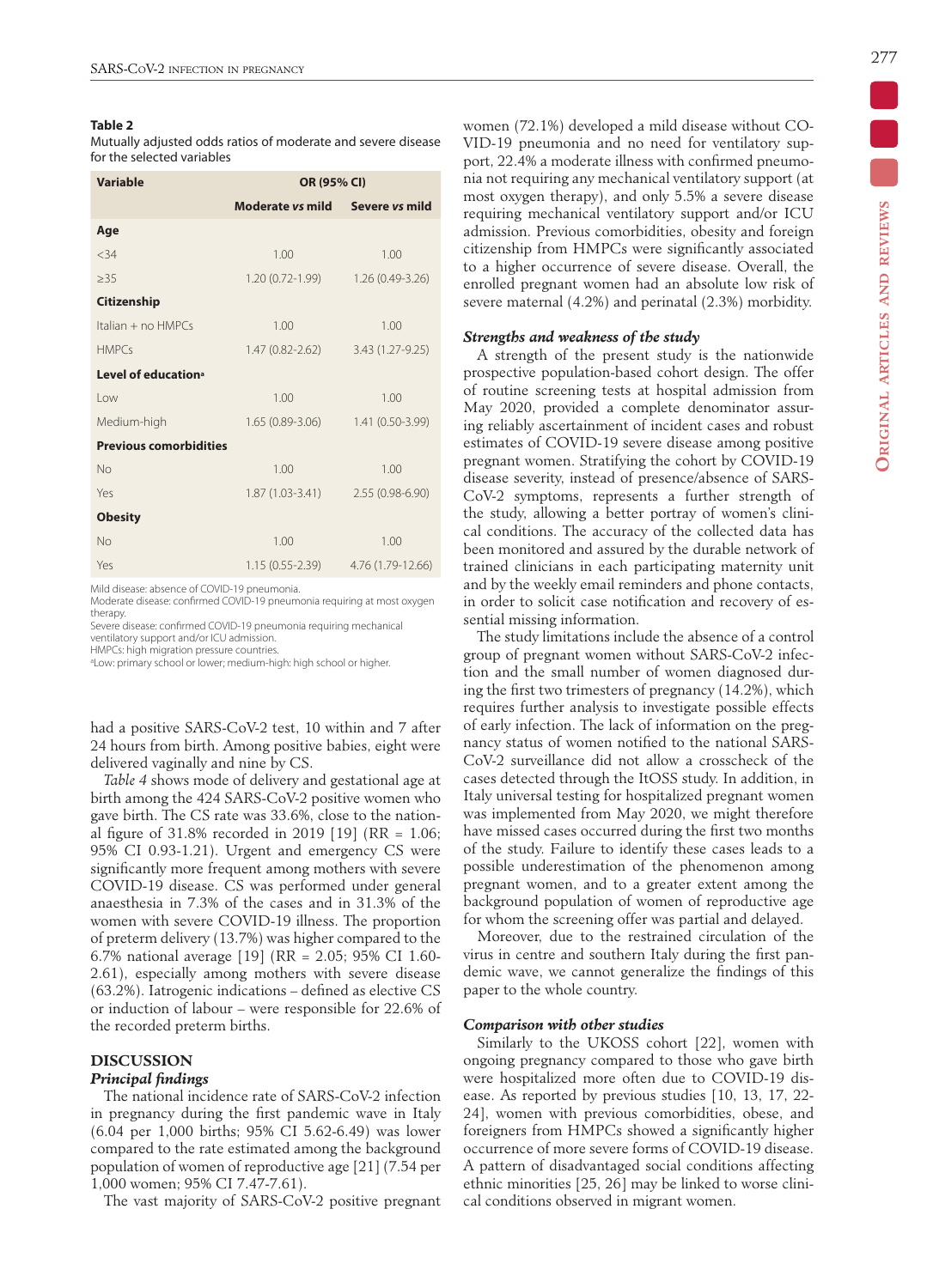# **Table 3**

Women's and perinatal outcomes

| <b>Women's outcome</b>              | Mild <sup>a</sup> ( $n = 395$ ) |      | Moderate <sup>b</sup> ( $n = 123$ ) |      | Severe $(n = 30)$ |       | Total ( $N = 548$ ) |               |
|-------------------------------------|---------------------------------|------|-------------------------------------|------|-------------------|-------|---------------------|---------------|
|                                     | $\mathsf{n}$                    | $\%$ | $\mathbf n$                         | $\%$ | $\mathbf n$       | $\%$  | N                   | $\frac{0}{0}$ |
| <b>Respiratory support</b>          |                                 |      |                                     |      |                   |       |                     |               |
| Oxygen therapy                      | 8                               | 2.0  | 51                                  | 41.5 | 30                | 100.0 | 89                  | 16.2          |
| Non-invasive ventilatory support    | $\mathbf 0$                     | 0.0  | $\sqrt{a}$                          | 0.0  | 29                | 96.7  | 29                  | 5.3           |
| Orotracheal intubation              | $\overline{0}$                  | 0.0  | $\overline{0}$                      | 0.0  | 6                 | 20.0  | 6                   | 1.1           |
| <b>ECMO</b>                         | $\mathbf 0$                     | 0.0  | 0                                   | 0.0  | $\overline{2}$    | 6.7   | $\overline{2}$      | 0.4           |
| <b>ICU</b> admission                | $\overline{0}$                  | 0.0  | $\overline{0}$                      | 0.0  | 18                | 60.0  | 18                  | 3.3           |
| Severe maternal morbidity*          | 5                               | 1.3  | 7                                   | 5.7  | 11                | 36.7  | 23                  | 4.2           |
| <b>Maternal death</b>               | $\overline{0}$                  | 0.0  | $\mathbf 0$                         | 0.0  | $\mathbf 0$       | 0.0   | $\overline{0}$      | 0.0           |
| <b>Perinatal outcome</b>            | $(n = 343)$                     |      | $(n = 69)$                          |      | $(n = 20)$        |       | $(n = 432)$         |               |
| <b>Stillbirth</b>                   | 3                               | 0.9  | $\mathbf{1}$                        | 1.4  | $\mathbf 0$       | 0.0   | $\overline{4}$      | 0.9           |
| Livebirth                           | 340                             | 99.1 | 68                                  | 98.6 | 20                | 100.0 | 428                 | 99.1          |
| Severe neonatal morbidity**         | 3                               | 0.9  | 5                                   | 7.4  | $\overline{2}$    | 10.0  | 10                  | 2.3           |
| <b>NICU</b> admission               | 41                              | 12.1 | 12                                  | 17.6 | 10                | 50.0  | 63                  | 14.7          |
| Neonatal death                      | $\overline{0}$                  | 0.0  | 0                                   | 0.0  | $\circ$           | 0.0   | $\mathbf{0}$        | 0.0           |
| Birthweight <2500 grams (3 missing) | 38                              | 11.3 | 10                                  | 14.7 | 10                | 50.0  | 58                  | 13.6          |
| 5-min Apgar score                   |                                 |      |                                     |      |                   |       |                     |               |
| $<$ 7                               | 1                               | 0.3  | $\mathbf 0$                         | 0.0  | $\mathbf{1}$      | 5.0   | $\overline{2}$      | 0.5           |
| >7                                  | 311                             | 91.5 | 63                                  | 92.6 | 15                | 75.0  | 389                 | 90.9          |
| Missing                             | 28                              | 8.2  | 5                                   | 7.4  | $\overline{4}$    | 20.0  | 37                  | 8.6           |
| Neonatal positive SARS-CoV-2 test:  |                                 |      |                                     |      |                   |       |                     |               |
| <24 hours from delivery             | 7                               | 2.1  | 3                                   | 4.4  | $\circ$           | 0.0   | 10                  | 2.3           |
| $\geq$ 24 hours from delivery       | $\overline{4}$                  | 1.2  | $\mathbf{1}$                        | 1.5  | $\overline{2}$    | 10.0  | $\overline{7}$      | 1.6           |

aAbsence of COVID-19 pneumonia.

**bConfirmed COVID-19 pneumonia requiring at most oxygen therapy.** 

°Confirmed COVID-19 pneumonia requiring mechanical ventilatory support and/or ICU admission.<br>\*Shock, acute respiratory stress syndrome, kidney failure, other.<br>\*\*Acute respiratory distress syndrome, interstitial pneumonia,

# **Table 4**

Mode of delivery and gestational age at birth by COVID-19 disease severity

| <b>Outcome</b>                                        | <b>Milda</b><br>$(n = 338)$ |                | <b>Moderate</b> <sup>b</sup><br>$(n = 67)$ |      | <b>Severed</b><br>$(n = 19)$ |                          | <b>Total</b><br>$(N = 424)$ |      |
|-------------------------------------------------------|-----------------------------|----------------|--------------------------------------------|------|------------------------------|--------------------------|-----------------------------|------|
|                                                       | $\mathbf n$                 | $\%$           | $\mathbf n$                                | $\%$ | $\mathbf n$                  | $\%$                     | N                           | $\%$ |
| Mode of delivery (2 missing)                          |                             |                |                                            |      |                              |                          |                             |      |
| Vaginal                                               | 237                         | 70.1           | 41                                         | 62.1 | $\mathcal{P}$                | 11.1                     | 280                         | 66.4 |
| Elective CS                                           | 55                          | 16.3           | 10                                         | 15.2 | $\circ$                      | 0.0                      | 65                          | 15.4 |
| Urgent/emergency CS due to maternal/foetal indication | 43                          | 12.7           | 10                                         | 15.2 | 6                            | 33.3                     | 59                          | 14.0 |
| Urgent/emergency CS due to COVID-19                   | $\overline{3}$              | 0.9            | 5                                          | 7.6  | 10                           | 55.6                     | 18                          | 4.3  |
| Gestational age at birth*, weeks (16 missing)         |                             |                |                                            |      |                              |                          |                             |      |
| $\leq$ 31                                             | $\overline{4}$              | 1.2            | 3                                          | 4.5  | 5                            | 26.3                     | 12                          | 2.9  |
| $32 - 36$                                             | 26                          | 7.9            | 11                                         | 16.4 | $7\overline{ }$              | 36.8                     | 44                          | 10.8 |
| $\geq$ 37                                             | 299                         | 90.9           | 46                                         | 68.7 | $\overline{7}$               | 36.8                     | 352                         | 86.3 |
| Missing                                               | 9                           | $\overline{a}$ | 7                                          | 10.4 | $\overline{0}$               | $\overline{\phantom{a}}$ | 16                          |      |

ªAbsence of COVID-19 pneumonia.<br>ʰConfirmed COVID-19 pneumonia requiring at most oxygen therapy..<br>℃onfirmed COVID-19 pneumonia requiring mechanical ventilatory support and/or ICU admission.

CS: caesarean section.

\*Missing data were not ignored among the Moderate group because higher than 5%.

 $\overline{\bullet}$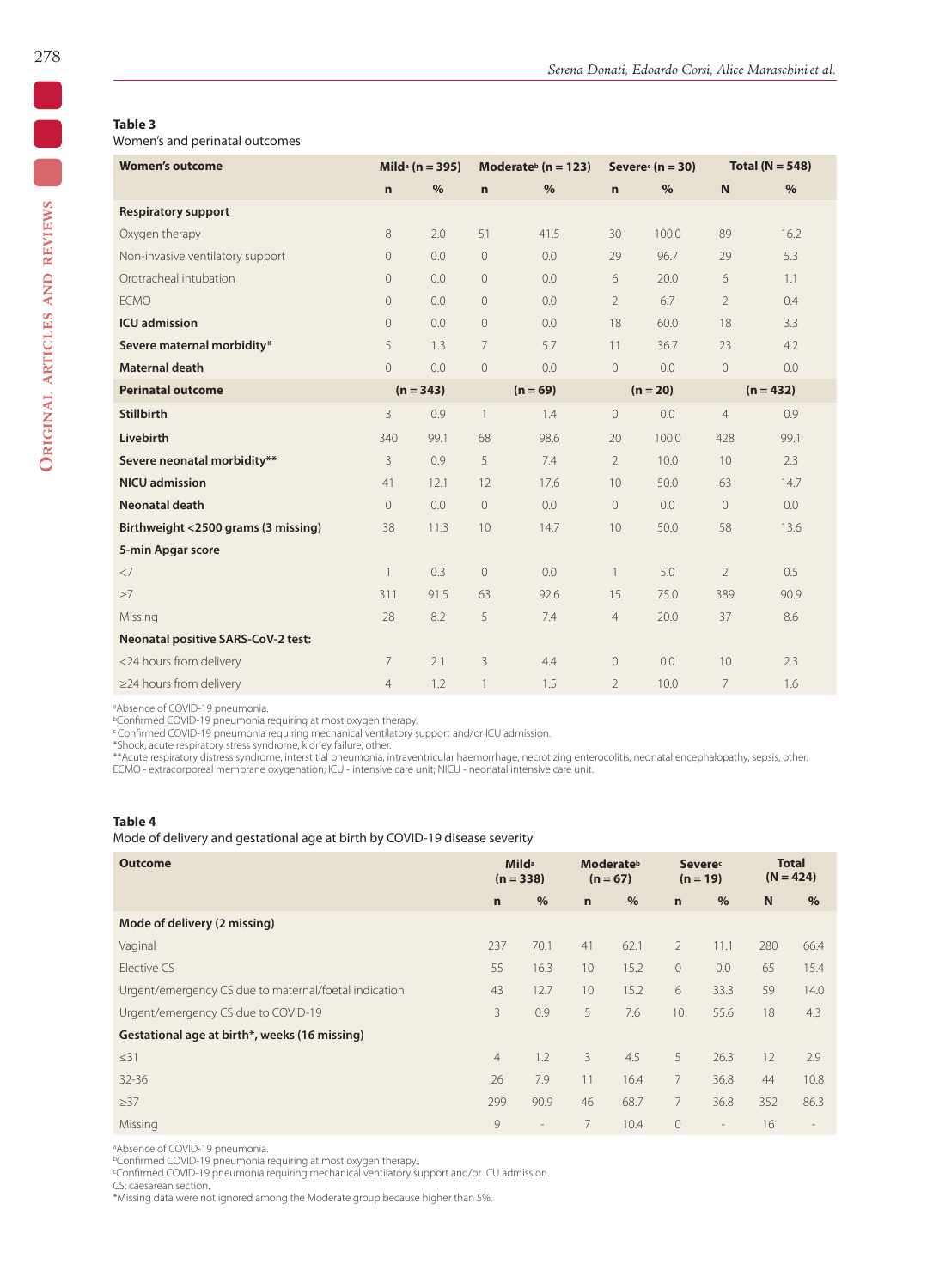Although Italy holds one of the highest CS rates in the world [27], during the pandemic it was close to the 2019 national rate [19] (33.6% *vs* 31.8%), and significantly lower compared to the figure reported in two systematic reviews [10, 28] and by other European countries [13, 17, 22] that usually record lower rates than Italy. The prompt and wide dissemination among Italian obstetricians of the evidence of lack of indication to CS in case of SARS-CoV-2 infection [29, 30] probably helped in limiting it to women in critical conditions, which in fact underwent urgent/emergency CS due to COVID-19 in 55.6% of the cases.

Preterm delivery has been an issue of concern during the pandemic. To date, most studies confirm a higher risk of preterm birth among SARS-CoV-2 positive women, especially in case of severe disease [10, 22, 24]. We detected a two-fold rate (13.7%) compared to the 2019 national figure (6.7%), with significant differences between women affected by severe COVID-19 disease (63.2%) and those with mild disease (9.1%). Moreover, the estimated preterm birth rate could be underestimated due to the missed identification of SARS-CoV-2 positive women not hospitalized before the due date, responsible for a possible deflated denominator. Excluding the proportion of cases with iatrogenic indications (22.6% of preterm births), spontaneous preterm birth rate was equal to 10.6%, mostly due to late preterm births. Although newborns were more likely to be admitted to NICU, no increase in stillbirths and neonatal deaths compared to previous national data was observed, in accordance with the UKOSS data. Given the possibility of a deflated denominator due to the missed identification of SARS-CoV-2 positive women during the first two months of the study, also the reported estimate of low birthweight should be interpreted with caution.

As for maternal outcomes, 153 women (27.9%) was affected by COVID-19 pneumonia but only 23 (4.2%) developed severe morbidity. The prevalence of pneumonia (27.9%; 95% CI 24.3-31.8) was lower compared to that reported by Northern Europe (57.1%) [17], in line with the Spanish data (30.8%) [31], and higher compared to Allotey's systematic review (17.5%) [10] and UKOSS data (15%) [22].

Consistently with other studies [17, 22], poor neonatal outcomes were rare, no neonatal deaths occurred and four stillbirths (0.9%) were notified. During the first pandemic wave, 17 neonates (4.0%; 95% CI 2.5- 6.3) had a SARS-CoV-2 positive test at birth. Data from UKOSS and US showed similar percentages, respectively 2% [22] and 2.5% [32]. Our findings cannot confirm or deny the hypothesis of a transplacental virus transmission [33], but reassure on the good outcomes of these positive babies [34].

### **CONCLUSIONS**

The Italian ob-gyn health professionals have shown to be able to manage the emergency context, despite initial fear and uncertainty. Differently from international retrospective non population-based studies [2,4-6], and similarly to the prospective population-based results of the European INOSS cohorts [13,17,22], in Italy the SARS-CoV-2 incidence rate among women was comparable to the one detected among the background population of women of reproductive age [21], and the vast majority of pregnant women and newborns had mild disease and good outcomes. Except for the higher risk of preterm birth, that concerned mainly women with severe COVID-19 disease, the results of this study should reassure women, health professionals and decision makers about the impact of the SARS-CoV-2 infection in pregnancy during the first pandemic wave.

## *Acknowledgements*

We thank Silvia Andreozzi, Mauro Bucciarelli and Claudia Ferraro for their help with the web-based data collection system, and Clarissa Bostford for English editing.

Our warmest thanks go to all the reference clinicians of the participating maternity units (*Appendix 1*) for their contribution in data collection and all women who participated in the study.

# *Conflict of interest statement*

The Authors and the Working Group members report no conflict of interest.

### *Source of financial support*

This study has not received any financial support.

#### *Individual contribution to the manuscript*

Serena Donati: conceptualization, methodology, formal analysis, writing original draft, project administration, supervision; Edoardo Corsi: software, investigation, data curation, writing-review and editing, project administration; Alice Maraschini: methodology, formal analysis; Michele Antonio Salvatore: methodology, software, formal analysis, writing-review and editing; Federica Baltaro: investigation, data curation; Rosaria Boldrini: cooperation in formal analysis; Silvia Bonassisa: investigation, data curation; Roberto Brunelli: investigation, data curation; Angelo Cagnacci: investigation, data curation; Paola Casucci: investigation, data curation, supervision; Ilaria Cataneo: investigation, data curation; Irene Cetin: investigation, data curation, supervision; Elena De Ambrosi: investigation, data curation; Martina Del Manso: cooperation in formal analysis; Massimo Fabiani: cooperation in formal analysis; Stefania Fieni: investigation, data curation; Massimo Piergiuseppe Franchi: investigation, data curation, supervision; Enrico Iurlaro: investigation, data curation; Livio Leo: investigation, data curation, supervision; Marco Liberati: investigation, data curation, supervision; Lucia Li Sacchi: investigation, data curation; Stefania Livio: investigation, data curation; Mariavittoria Locci: investigation, data curation, supervision; Luca Marozio: investigation, data curation; Claudio Martini: investigation, data curation, supervision; Gianpaolo Maso: investigation, data curation; Federico Mecacci: investigation, data curation, supervision; Alessandra Meloni: investigation, data curation, supervision; Anna Domenica Mignuoli: investigation, data curation, supervision; Sascia Moresi: investigation, data curation; Luisa Patanè: investigation, data curation; Francesca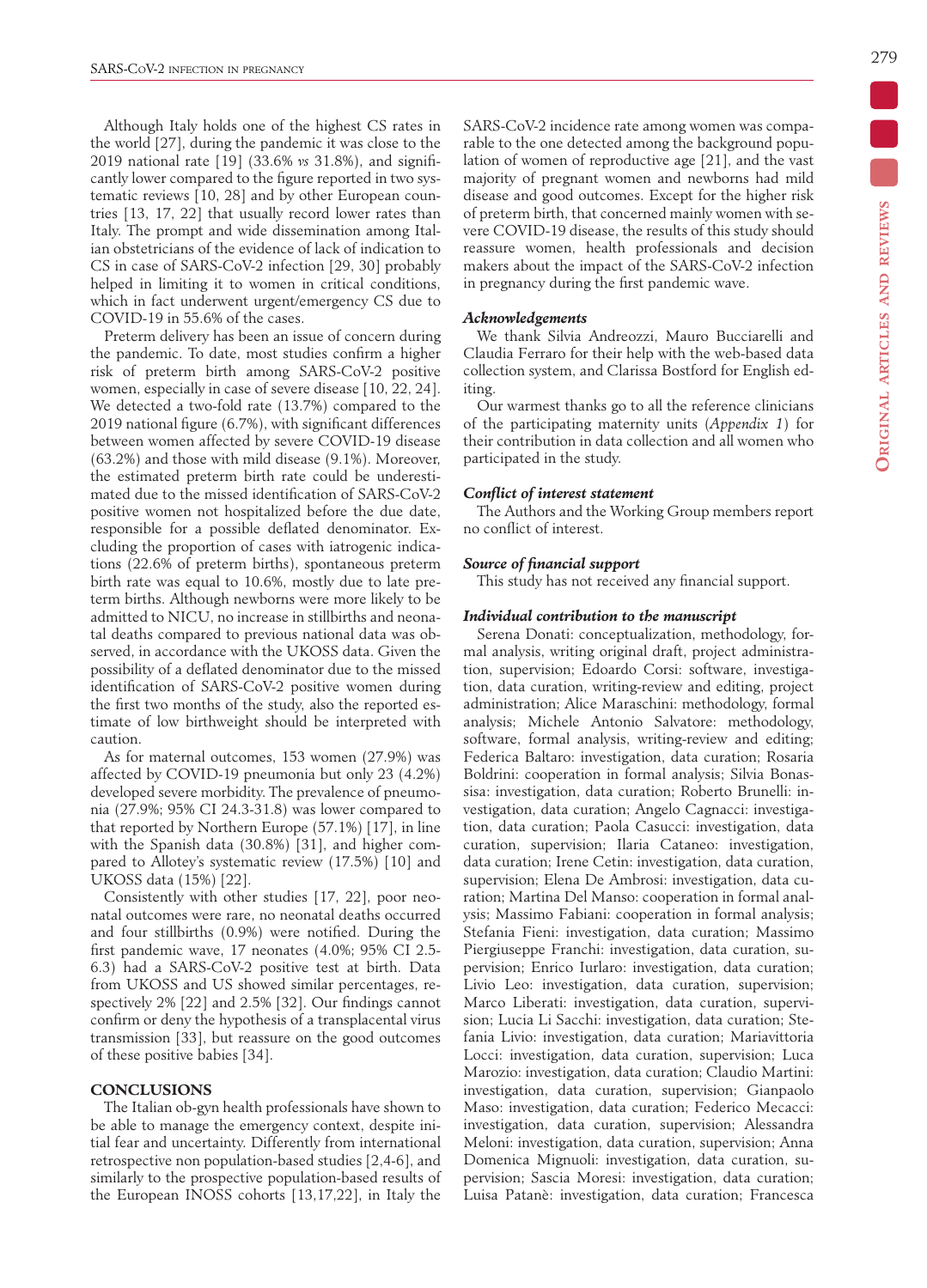Perotti: investigation, data curation; Enrica Perrone: investigation, data curation, supervision; Federico Prefumo: investigation, data curation; Luca Ramenghi: investigation, data curation, supervision; Raffaella Rusciani: investigation, data curation, supervision; Valeria Savasi: investigation, data curation; Sergio Crescenzo Antonio Schettini: investigation, data curation, supervision; Daniela Simeone: investigation, data curation, supervision; Marco Soligo: investigation, data curation; Martin Steinkasserer: investigation, data curation, supervision; Saverio Tateo: investigation, data curation, supervision; Giliana Ternelli: investigation, data curation; Roberta Tironi: investigation, data curation; Vito Trojano: investigation, data curation, supervision; Patrizia Vergani: investigation, data curation.

# **THE ItOSS COVID-19 WORKING GROUP**

Serena Donati<sup>1</sup>, Edoardo Corsi<sup>1,2</sup>, Alice Maraschini<sup>3</sup>, Michele Antonio Salvatore1, Federica Baltaro4, Rosaria Boldrini<sup>5</sup>, Silvia Bonassisa<sup>6</sup>, Roberto Brunelli<sup>7</sup>, Angelo Cagnacci<sup>8</sup>, Paola Casucci<sup>9</sup>, Ilaria Cataneo<sup>10</sup>, Irene Cetin<sup>11</sup>, Elena De Ambrosi<sup>12</sup>, Martina Del Manso<sup>13</sup>, Massimo Fabiani<sup>13</sup>, Stefania Fieni<sup>14</sup>, Massimo Piergiuseppe Franchi<sup>15</sup>, Enrico Iurlaro<sup>16</sup>, Livio Leo<sup>17</sup>, Marco Liberati<sup>18</sup>, Lucia Li Sacchi<sup>19</sup>, Stefania Livio<sup>11</sup>, Mariavittoria Locci<sup>20</sup>, Luca Marozio<sup>21</sup>, Claudio Martini<sup>22</sup>, Gianpaolo Maso<sup>23</sup>, Federico Mecacci<sup>24</sup>, Alessandra Meloni<sup>25</sup>, Anna Domenica Mignuoli<sup>26</sup>, Sascia Moresi<sup>27</sup>, Luisa Patanè<sup>28</sup>, Francesca Perotti29, Enrica Perrone30, Federico Prefumo<sup>31</sup>, Luca Ramenghi<sup>32</sup>, Raffaella Rusciani<sup>33</sup>, Valeria Savasi34, Sergio Crescenzo Antonio Schettini35, Daniela Simeone<sup>36</sup>, Marco Soligo<sup>37</sup>, Martin Steinkasserer<sup>38</sup>, Saverio Tateo<sup>39</sup>, Giliana Ternelli<sup>40</sup>, Roberta Tironi<sup>41</sup>, Vito Trojano42, Patrizia Vergani43

1Centro Nazionale di Prevenzione delle Malattie e Promozione della Salute, Istituto Superiore di Sanità, Rome, Italy

2Dipartimento di Biomedicina e Prevenzione, Università di Roma Tor Vergata, Rome, Italy

3Servizio Tecnico Scientifico di Statistica, Istituto Superiore di Sanità, Rome, Italy

4ASST Grande Ospedale Metropolitano Niguarda, Milan, Italy

5Direzione generale della digitalizzazione, del sistema informativo sanitario e della statistica, Ministero della Salute, Rome, Italy

6Ospedale Maggiore della Carità, Novara, Italy

7Università Sapienza di Roma - Policlinico Umberto I, Rome, Italy

8IRCCS San Martino, Genoa, Italy

9Sistema Informativo e Mobilità Sanitaria, Regione Umbria, Perugia, Italy

10Ospedale Maggiore, Bologna, Italy

11Universita degli Studi di Milano, Milan, Italy

12Ospedale Infermi, Rimini, Italy

13Dipartimento di Malattie Infettive, Istituto Superiore di Sanità, Rome, Italy

14Azienda Ospedaliero-Universitaria di Parma, Parma, Italy

15Università degli Studi di Verona, Verona, Italy 16IRCCS Ca' Granda Ospedale Maggiore Policlinico, Milan, Italy

17Ospedale Beauregard Valle D'Aosta, Aosta, Italy

18Universita degli Studi Gabriele d'Annunzio, Chieti-Pescara, Italy

19Regione Sicilia, Palermo, Italy

20Universita degli Studi di Napoli Federico II, Naples, Italy

21Università di Torino, Turin, Italy

22Regione Marche, Ancona, Italy

23IRCCS Burlo Garofolo, Trieste, Italy

24Universita degli Studi di Firenze, Florence, Italy

25Regione Autonoma della Sardegna, Cagliari, Italy

26Regione Calabria, Reggio Calabria, Italy

27Fondazione Policlinico Universitario A. Gemelli IRCCS - Università Cattolica del Sacro Cuore, Rome, Italy

28ASST Papa Giovanni XXII, Bergamo, Italy

29Fondazione IRCCS Policlinico San Matteo di Pavia, Pavia, Italy

30Servizio Assistenza Territoriale, Direzione Generale Cura Della Persona, Salute e Welfare, Regione Emilia-Romagna, Bologna, Italy

31ASST Spedali Civili di Brescia, Brescia, Italy

32IRCSS Giannina Gaslini, Genoa, Italy

33Dipartimento di Epidemiologia ASL TO3, Turin, Italy

34ASST Fatebenefratelli Sacco-Università di Milano, Milan, Italy

35Azienda Ospedaliera S. Carlo, Potenza, Italy

36Ospedale Civile Antonio Cardarelli, Campobasso, Italy

37Ospedale Maggiore di Lodi – Distretti e Presidi Lodigiani, Lodi, Italy

38Ospedale Centrale di Bolzano, Bolzano, Italy

39Ospedale Santa Chiara, Trento, Italy

40Azienda Ospedaliero-Universitaria di Modena, Modena, Italy

41Ospedale Manzoni, Lecco, Italy

42Mater Dei Hospital, Bari, Italy

43Fondazione MBBM/Ospedale San Gerardo, Monza, Italy

*Received* on 1 September 2021.

*Accepted* on 28 October 2021.

# **APPENDIX 1.** ItOSS NATIONAL NETWORK OF MATERNITY UNITS

## **Piedmont Region**

Elena Amoruso *Ospedale Sant'Andrea Vercelli;* Alberto Arnulfo, Enrico Finale *Stabilimento Ospedaliero Castelli Verbania;* Rossella Attini, Marisa Biasio, Luca Marozio, Clara Monzeglio OIRM *Sant'Anna - AOU Città della Salute e della Scienza di Torino;* Maria Bertolino, Andrea Guala *Ospedale San Biagio Domodossola;* Silvia Bonassisa, Alberto De Pedrini *Ospedale Maggiore della Carità Novara;* Mario Canesi, Sara Cantoira *Ospedale Maria Vittoria Torino;* Paola Capelli *Istituto SS. Trinità Borgomanero;* Ilaria Careri, *Ospedale Martini Torino;* Luigi Carratta *Ospedale S. Spirito Casale Monferrato;* Ilaria Costag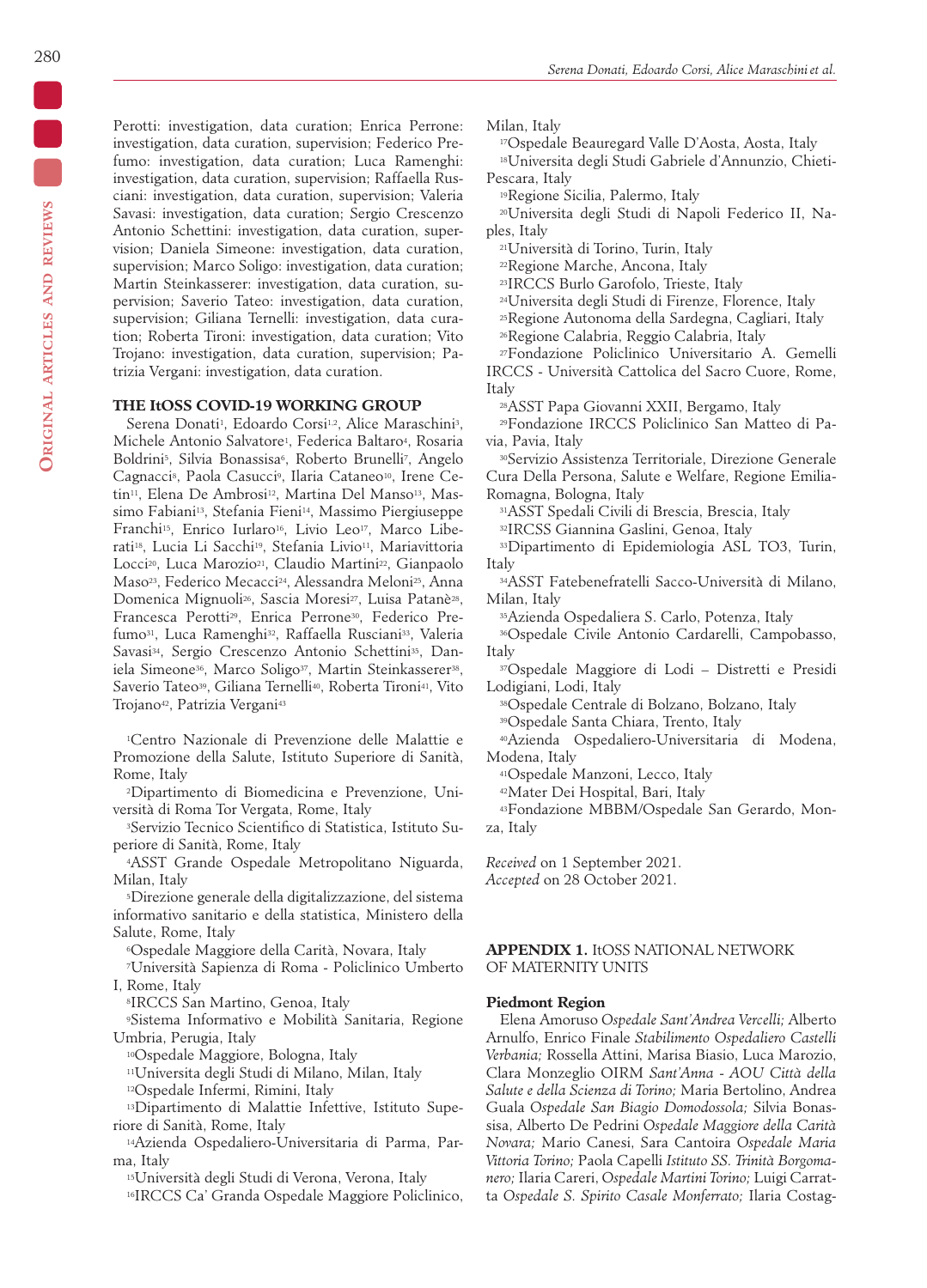gini *Ospedale degli Infermi Rivoli;* Tania Cunzolo *Presidio Osp. Cardinal G. MASSAIA Asti;* Enza De Fabiani, Andrea Villasco *Azienda Ospedaliera Ordine Mauriziano Torino;* Cinzia Diano *Ospedale Maggiore Chieri;* Fiorenza Droghini, Paola Rota *Ospedale Santa Croce Moncalieri;*  Daniela Kozel, Vittorio Aguggia *Ospedale Civile SS. Antonio e Biagio Alessandria;* Francesca Maraucci *Ospedale degli infermi Biella;* Gisella Martinotti *Ospedale SS. Pietro e Paolo Borgosesia;* Maria Milano, Antonia Novelli *Ospedale Civile Mondovì;* Giovanna Oggè *Ospedale maggiore SS. Annunziata Savigliano;* Simona Pelissetto *Ospedale Civile di Ivrea;* Pasqualina Russo *Presidio Osp. riunito Ciriè;* Manuela Scatà *Ospedale Michele e Pietro Ferrero di Verduno;* Federico Tuo, Valentina Casagrande *Ospedale San Giacomo Novi Ligure/Tortona;* Concetta Vardè *Ospedale Agnelli Pinerolo;* Elena Vasario *Azienda Ospedaliera S. Croce e Carle Cuneo*; Daniela Ventrella *Ospedale Civico Chivasso*

# **Valle D'Aosta Region**

Livio Leo *Ospedale Umberto Parini Aosta*

# **Liguria Region**

Silvia Andrietti *ASL1 Imperiese*; Federica Baldi *Ospedale San Paolo Savona*; Angelo Cagnacci, Federica Laraud *IRCCS AOU San Martino*; Franco Camandona, Domenico Grimaldi *Ospedale Galliera di Genova*; Maria Franca Corona, Massimiliano Leoni *Ospedale Civile Sant'Andrea La Spezia*; Paolo Massirio, Luca Ramenghi *IRCCS Giannina Gaslini*

# **Lombardy Region**

Debora Balestrieri *Ospedale di Cittiglio;* Federica Baltaro *Ospedale Niguarda di Milano;* Pietro Barbacini, Elisabetta Venegoni *Ospedale di Magenta;* Michele Barbato *Ospedale di Melegnano;* Lorena Barbetti *Ospedale di Esine;* Paolo Beretta *Ospedale di Como;* Bruno Bersellini *Ospedale di Sondrio;* Stefano Bianchi *Ospedale San Giuseppe di Milano;* Antonia Botrugno *Ospedale di Casalmaggiore;* Donatella Bresciani *Ospedale di Desenzano;* Alessandro Bulfoni *Pio X Humanitas di Milano;* Carlo Bulgheroni *Ospedale di Gallarate;* Orlando Caruso, Elena Pinton *Ospedale di Chiari;* Massimo Ciammella *Ospedale di Seriate;* Elena Crestani, Giulia Pellizzari *Ospedale di Pieve di Coriano;* Antonella Cromi *Ospedale di Varese;* Serena Dalzero, Nikita Alfieri *Ospedale San Paolo di Milano;* Rosa Di Lauro, Carla Foppoli *Ospedale di Sondalo;* Patrizia D'Oria, *Ospedale di Alzano;* Santina Ermito *Ospedale di Piario;* Massimo Ferdico *Ospedale di Vimercate;* Maria Fogliani, Guido Stevanazzi *Ospedale di Legnano - Cuggiono;* Roberto Fogliani *Ospedale di Sesto San Giovanni;* Ambrogio Frigerio *Ospedale di Rho;* Eleonora Fumagalli *Ospedale Macedonio Melloni ASST FBF - Sacco di Milano;* Roberto Garbelli *Brescia Istituto Clinico S. Anna;* Daniela Gatti *Ospedale di Manerbio;* Giampaolo Grisolia, Serena Varalta *Ospedale di Mantova;* Paolo Guarnerio *Ospedale San Carlo di Milano;* Enrico Iurlaro, Marta Tondo *IRCCS Cà Granda Ospedale Maggiore Policlinico - Mangiagalli Milano;*  Stefano Landi *Ospedale di Gravedona;* Mario Leonardi *Ospedale di Iseo;* Stefania Livio, Chiara Tasca *Ospedale Buzzi ASST FBF-Sacco di Milano;* Anna Locatelli *Ospedale di Carate;* Giuseppe Losa *Ospedale di Melzo;*  Massimo Lovotti *Como Valduce;* Anna Minelli *Ospedale di Gavardo;* Luisa Muggiasca *Ospedale di Garbagnate;*  Giuseppe Nucera *Ospedale di Busto Arsizio;* Alessandra Ornati *Ospedale di Vigevano;* Luisa Patanè *ASST Papa Giovanni XXIII Bergamo;* Antonio Pellegrino *Ospedale di Lecco;* Francesca Perotti, Arsenio Spinillo *Fondazione IRCCS Policlinico San Matteo di Pavia;* Armando Pintucci *Ospedale di Desio;* Ezio Pozzi *Ospedale di Broni Stradella - Ospedale di Voghera,* Federico Prefumo *Spedali Civili di Brescia;* Anna Catalano *Brescia Fondazione Poliambulanza;* Aldo Riccardi *Ospedale di Cremona;* Alessia Chiesa *Ospedale di Ponte San Pietro;* Tazio Sacconi *Ospedale di Asola;* Valeria Savasi, Silvia Corti *Ospedale Sacco di Milano;* Ubaldo Seghezzi *Ospedale di Saronno;* Vincenzo Siliprandi *Ospedale di Crema;* Marco Soligo, Beatrice Negri *Ospedale di Lodi;* Paolo Valsecchi *Ospedale San Raffaele;* Laura Vassena *Ospedale di Merate;* Federica Brunetti, Patrizia Vergani *Fondazione MBBM Ospedale San Gerardo Monza;* Antonella Villa *Ospedale di Treviglio;* Matteo Zanfrà *Ospedale di Tradate;*  Alberto Zanini *Ospedale di Erba*

# **Autonomous province of Bozen**

Martin Steinkasser, Micaela Veneziano *Ospedale Centrale di Bolzano*

# **Autonomous province of Trento**

Pietro Dal Rì, Fabrizio Taddei *UO Rovereto*; Roberto Luzietti *UO Cles*; Saverio Tateo *UO Trento*; Fabrizia Tenaglia *UO Cavalese*

# **Veneto Region**

Giuseppe Angeloni *Ospedale di Piove di Sacco;* Antonio Azzena *Ospedale di Vittorio Veneto;* Gianluca Babbo *Ospedale di Portogruaro*; Roberto Baccichet, Cristina Napolitano *Ospedale di Oderzo;* Valentino Bergamini *Ospedale Borgo Trento;* Luca Bergamini *Ospedale di Chioggia;* Enrico Busato, Monica Zannol *Ospedale di Treviso;* Pietro Catapano, Marco Gentile *Ospedale Mater Salutis - Legnago;* Marcello Ceccaroni *Ospedale Sacro Cuore don Calabria Negrar;* Gianluca Cerri *Ospedale SS. Giovanni e Paolo - Venezia;* Andrea Cocco *Ospedale di Asiago;* Carlo Dorizzi *Ospedale di Schiavonia;* Laura Favretti *Ospedale S. Maria del Prato - Feltre;* Riccardo Federle, Antonino Lo Re *Ospedale P. Pederzoli - Casa di cura Privata Spa;* Massimo Franchi, Marina Sangaletti *Azienda Ospedaliera di Verona;* Franco Garbin *Ospedale di Dolo;* Maria Teresa Gervasi, Daniela Truscia *Azienda Ospedaliera di Padova;* Dimosthenis Kaloudis *Ospedale di San Bonifacio;* Domenico Lagamba *Ospedale di Castelfranco Veneto;* Giovanni Martini *Ospedale di Valdagno;* Carlo Maurizio *Ospedale di Mirano;* Yoram J. Meir *Ospedale di Bassano del Grappa;* Alessia Pozzato *Ospedale di Adria* - *Ospedale di Rovigo;* Marcello Rigano *Ospedale di Camposampiero;* Cesare Romagnolo *Ospedale all'Angelo di Mestre;* Roberto Rulli *Ospedale di Cittadella;* Giuseppe Sacco *Ospedale di San Donà di Piave;* Maria Grazia Salmeri *Ospedale di Montebelluna;*  Marcello Scollo *Ospedale di Santorso;* Francesco Sinatra *Ospedale di Conegliano;* Gianluca Straface *Casa di cura Abano;* Fabio Gianpaolo Tandurella *Ospedale di Pieve*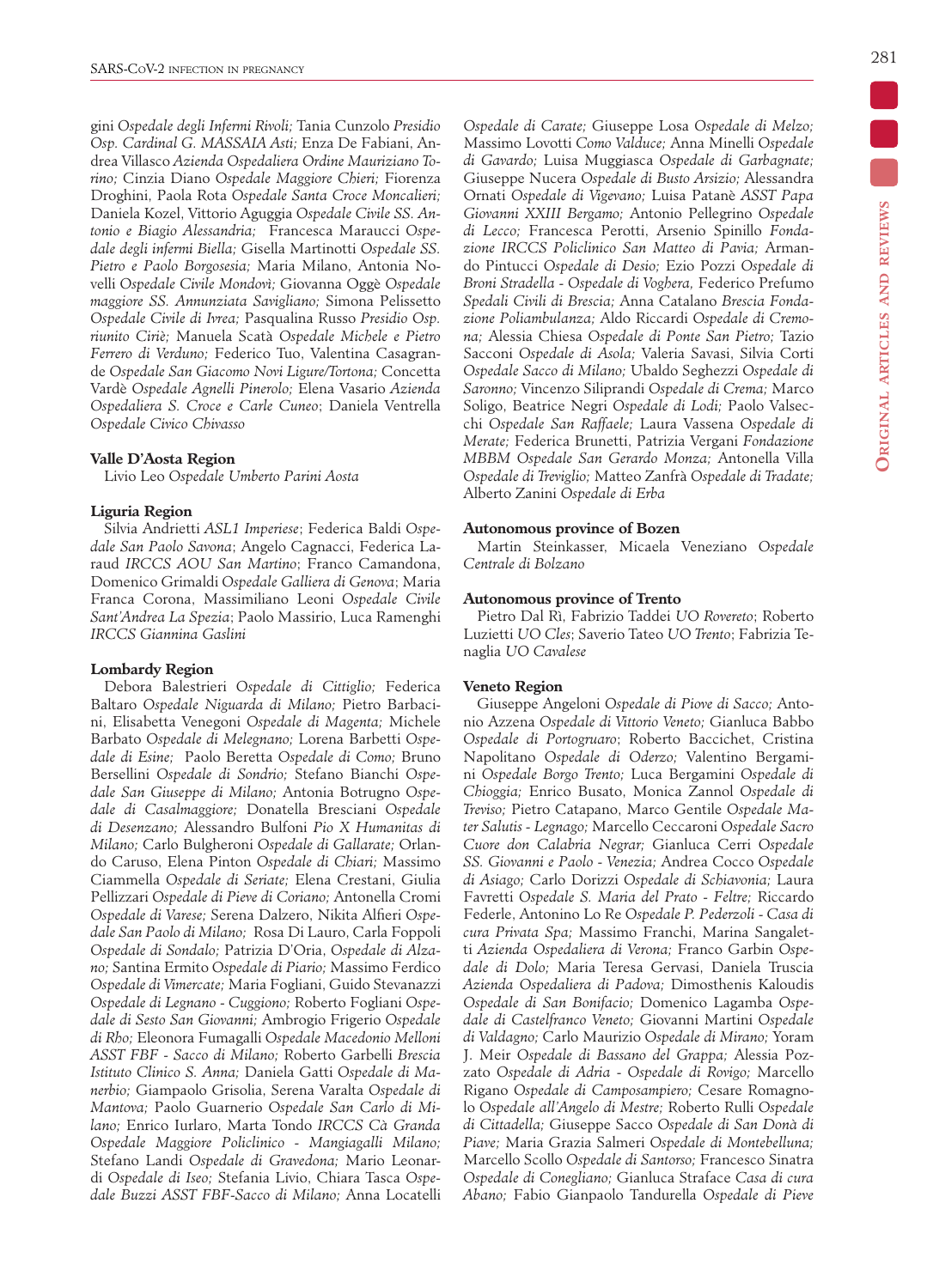*di Cadore* e *Ospedale San Martino - Belluno;* Marco Torrazzina *Ospedale di Bussolengo* - *Ospedale di Villafranca;*  Paolo Lucio Tumaini *Ospedale di Arzignano;* Giuliano Zanni *Ospedale di Vicenza*

#### **Friuli-Venezia Giulia Region**

Emanuele Ancona Ospedale *S. Giorgio di Pordenone;*  Michela De Agostini *Ospedale di Palmanova;* Gianpaolo Maso, Alice Sorz *IRCSS Burlo Garofolo Trieste;* Edlira Muharremi *S. M. degli Angeli Ospedale di Pordenone;*  Alessandra Nicoletti *Ospedale S. Daniele di Tolmezzo;*  Roberta Pinzano *Ospedale S.Maria dei Battuti - San Vito al Tagliamento;* Alessia Sala O*spedale Santa Maria della Misericordia - Udine;* Lucia Zanazzo, *Ospedale di Monfalcone*

#### **Emilia-Romagna Region**

Lorenzo Aguzzoli, Alice Ferretti *Ospedale S.M. Nuova Reggio Emilia;* Patrizio Antonazzo, Lucrezia Pignatti *Ospedale Bufalini Cesena;* Angela Bandini, Isabella Strada *Ospedale G.B. Morgagni - L. Pierantoni Forlì;* Chiara Belosi *Ospedale degli Infermi Faenza;* Renza Bonini, Maria Cristina Ottoboni *Ospedale Guglielmo Da Saliceto Piacenza;* Fabrizio Corazza, Paola Pennacchioni *Ospedale Ss. Annunziata Cento;* Fabio Facchinetti, Giliana Ternelli *Azienda Ospedaliero-Universitaria Modena*; Alessandro Ferrari*,* Cristina Pizzi, *Ospedale S.M. Bianca Mirandola;* Tiziana Frusca, Stefania Fieni *Azienda Ospedaliero-Universitaria Parma;* Maria Cristina Galassi, Federica Richieri, *Nuovo Ospedale Civile Di Sassuolo S.P.A.;* Francesco Giambelli, Carlotta Matteucci *Ospedale S.M. Delle Croci Ravenna;* Pantaleo Greco, Danila Morano *Azienda Ospedaliero-Universitaria Ferrara;* Marinella Lenzi, Ilaria Cataneo, *Ospedale Maggiore Bologna;* Gialuigi Pilu, Marisa Bisulli, *Azienda Ospedaliero-Universitaria Bologna;* Maria Cristina Selleri *Ospedale di Bentivoglio;* Federico Spelzini, Elena De Ambrosi, *Ospedale Infermi Rimini;* Paolo Venturini*,* Francesca Tassinati *Ospedale B. Ramazzini Carpi;* Stefano Zucchini, Barbara Paccaloni, *Ospedale S.M. della Scaletta Imola*

#### **Tuscany Region**

Andrea Antonelli, Carlotta Boni *Ospedale Civile Cecina;* Maria Paola Belluomini, *S. Francesco Barga - PO Valle del Serchio* e *Generale Provinciale Lucca - PO San Luca,* Rosalia Bonura, *S. Maria della Gruccia - Ospedale del Valdarno,* Stefano Braccini, *SS. Cosimo e Damiano Pescia - Osp della Valdinievole,* Giacomo Bruscoli e Pasquale Mario Florio, *Nuovo Ospedale San Jacopo di Pistoia,* Giovanna Casilla, *SS. Giacomo e Cristoforo Massa - PO Zona Apuana,* Anna Franca Cavaliere, *Ospedale Santo Stefano Prato,* Marco Cencini, *Ospedali Riuniti della Val di Chiana,* Venere Coppola e Laura Migliavacca, *Ospedale Misericordia Grosseto,* Barbara De Santi, *PO Felice Lotti Pontedera,* Paola Del Carlo, *Ospedale S.Giovanni Di Dio Torregalli,* Carlo Dettori, *Nuovo Ospedale di Borgo S.Lorenzo,* Mariarosaria Di Tommaso e Serena Simeone, *Careggi - CTO Firenze - AOU,* Giuseppe Eremita, *Civile Elbano Portoferraio,*  Sara Failli, *Ospedale Area Aretina Nord Arezzo,* Paolo Gacci, *S.M. Annunziata Bagno a Ripoli - Osp Fiorentino Sud Est,* Alessandra Meucci, *Le Scotte Siena - Azienda* 

*ospedaliera universitaria,* Filippo Ninni, *Riuniti Livorno,*  Barbara Quirici, *Ospedale Unico Versilia,* Alessia Sacchi, *Ospedale dell'Alta Val d'Elsa Poggibonsi,* Cristina Salvestroni, *Ospedale S. Giuseppe Empoli,* Sara Zullino, *Ospedali Pisani Pisa - Az universitaria*

### **Umbria Region**

Nazzareno Cruciani, Fabrizio Damiani *Ospedale San Giovanni Battista Foligno*; Leonardo Borrello *Azienda Ospedaliera Santa Maria di Terni*; Gian Carlo Di Renzo, Giorgio Epicoco *Azienda Ospedaliera Santa Maria della Misericordia di Perugia*; Ugo Indraccolo, Donatello Torrioli, *Ospedale di Città di Castello*

#### **Marche Region**

Andrea Ciavattini, Sara D'Eusanio *AOU - Ospedali Riuniti di Ancona*; Filiberto Di Prospero *Ospedale di Civitanova Marche*; Rebecca Micheletti, Claudio Cicoli *Azienda Ospedaliera Ospedali Riuniti Marche Nord*

#### **Lazio Region**

Francesco Antonino Battaglia, Immacolata Marcucci *PO Santa Maria Goretti Latina;* Leonardo Boccuzzi, Patrizia Ruocco *Ospedale De Santis di Genzano*; Marco Bonito *Ospedale San Pietro Fatebenefratelli Roma;* Maria Clara D'Alessio *San Filippo Neri Roma*; Carlo De Angelis *Casa di Cura Fabia Mater Roma*; Donatella Dell'Anna *Ospedale S. Eugenio*; Daniele Di Mascio, Paola Pecilli *Umberto I - Policlinico di Roma;* Sascia Moresi, Sergio Ferrazzani, Silvia Salvi *Policlinico Universitario Fondazione Agostino Gemelli - Roma;* Gregorio Marco Galati *Ospedale Madre Giuseppina Vannini Istituto delle Figlie di S. Camillo Roma*; Maria Grazia Frigo *Fatebenefratelli San Giovanni Calibita - Isola Tiberina;* Paolo Gastaldi *Ospedale Santo Spirito Roma*; Rita Gentile *Presidio Ospedaliero Giovan Battista Grassi Ostia;* Giovanni Grossi *Ospedale Sandro Pertini Roma*; Giorgio Nicolanti, Patrizio Raggi *Ospedale Belcolle Viterbo;* Flavia Pierucci *Azienda Ospedaliera San Camillo Forlanini Roma*; Giancarlo Paradisi, Maria Rita Pecci *Ospedale Fabrizio Spaziani Frosinone*; Giovanni Testa *Casa di cura Città di Aprilia*; Barbara Vasapollo *Policlinico Casilino Roma;* Barbara Villaccio *Ospedale San Pietro Fatebenefratelli Roma*

# **Abruzzo Region**

Fabio Benucci *Sant'Omero;* Paola Caputo *Sulmona;*  Sandra Di Fabio, Maurizio Guido *L'Aquila;* Antonio Di Francesco *Lanciano;* Francesca di Sebastiano, Diego Gazzolo, Marco Liberati *Chieti;* Anna Marcozzi *Teramo;* Francesco Matrullo *Vasto;* Maurizio Rosati, Gabriella Scorpio *Pescara;* Giuseppe Ruggeri *Avezzano*; Alessandro Santarelli *Ospedale di Sant'Omero*

### **Molise Region**

Daniela Simeone *Ospedale di Campobasso*

# **Campania Region**

Annalisa Agangi *Ospedale Evangelico Villa Betania*; Salvatore Ercolano *P.O. "S. Leonardo" di Castellammare di Stabia*, Luigi Cobellis, Annunziata Mastrogiacomo *Ospedale di Caserta*; Maria Vittoria Locci *AOU Federico II Napoli*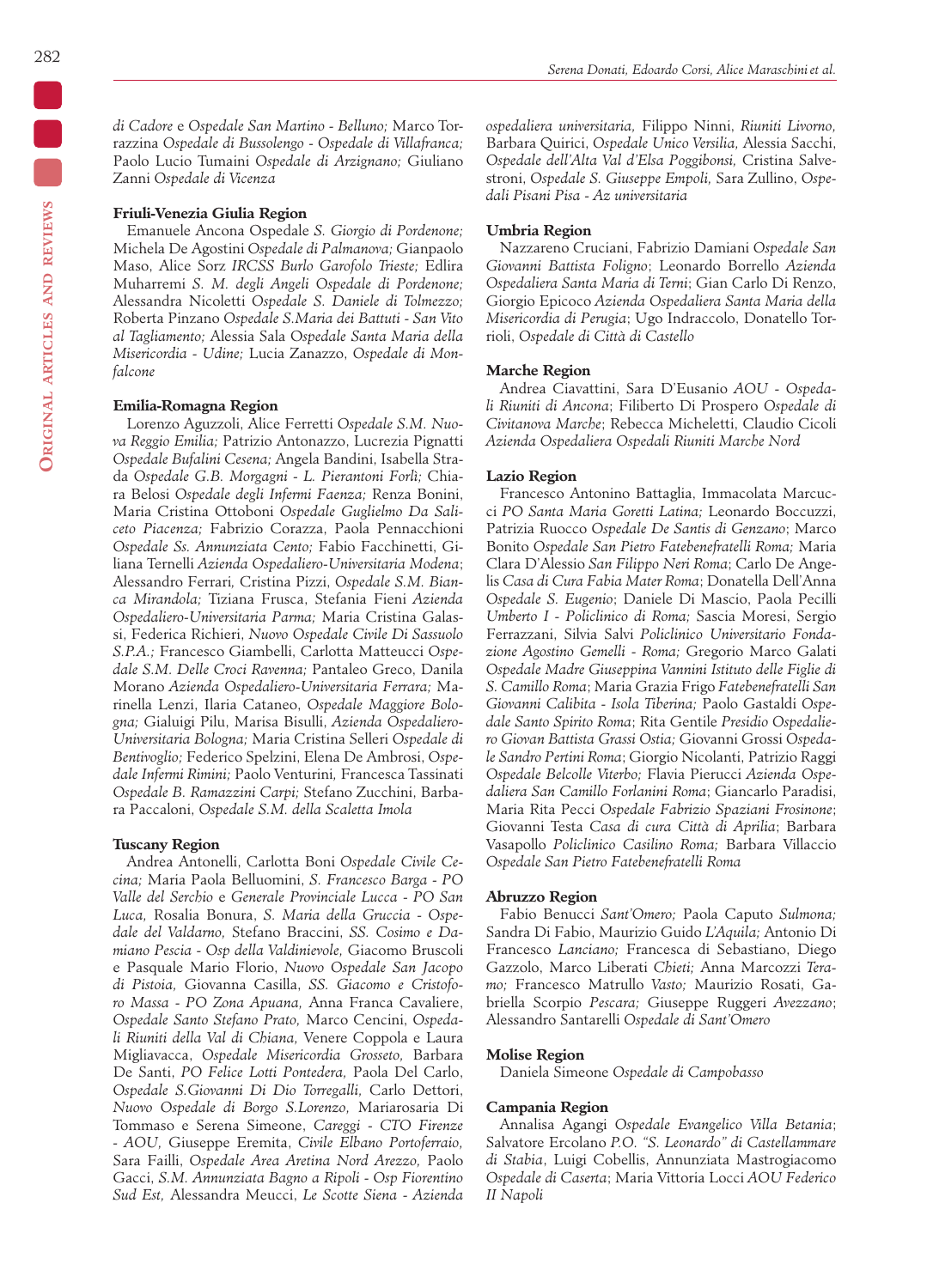# **Puglia Region**

Luca Loiudice *Bari - Presidio Mater Dei;* Antonio Belpiede *Barletta 'Mons. Dimiccoli';* Mariano Cantatore *L. Bonomo Andria;* Ettore Cicinelli, Antonella Vimercati *Bari - Policlinico Ginecologia;* Aldo D'Aloia, Sabina Di Biase, Antonio Lacerenza *AOU "OO RR Foggia";*  Alessandro Dalfiero *Cerignola;* Gerardo D'Ambrogio *Galatina "Santa Caterina Novella";* Nicola Del Gaudio *Castellaneta;* Paolo Demarzo *San Severo Teresa Masselli Mascia;* Giovanni Di Vagno *Bari - San Paolo;* Giuseppe Laurelli *Casa Sollievo Dalla Sofferenza - S. Giovanni Rotondo;* Roberto Lupo *Gallipoli;* Nicola Macario *Altamura;* Antonio Malvasi, *Bari - Casa Di Cura Santa Maria;* Guido Maurizio, Elisabetta Monteduro, *Acquaviva "Miulli";* Andrea Morciano *Cardinale G. Panico Di Tricase;* Lucio Nichilo *Umberto I Corato;* Anna Maria Nimis *Francavilla Fontana;* Antonio Perrone *Lecce Vito Fazzi;* Elena Rosa Potì *Brindisi "Perrino";* Sabino Santamato *Monopoli Putignano;* Emilio Stola *Taranto;* Antonio Tau *Scorrano;* Mario Vicino *Bari - Di Venere;* Martino Vinci *Martina Franca*

## **Basilicata Region**

Giampiero Adornato *Policoro*; Francesco Bernasconi *Melfi*; Alfonso Chiacchio *Lagonegro*; Sergio Schettini, Rocco Paradiso *Azienda Ospedaliera Regionale San Carlo - Potenza*; Giuseppe Trojano *Matera*

### **Calabria Region**

Carmelina Ermio *Ospedale Jazzolino - Vibo Valentia*; Michele Morelli, Rossella Marzullo *Ospedale Annunziata - AO Cosenza;* Stefano Palomba *Ospedali Riuniti di Reggio Calabria;* Morena Rocca *Azienda Ospedaliera "Pugliese Ciaccio" di Catanzaro*

# **Sicily Region**

Vincenzo Aidala, *Castiglione Prestianni - Bronte;* Luigi Alio, Giuseppina Orlando *ARNAS Civico di Cristina Benfratelli - Palermo;* Maria Grazia Arena, Santo Recupero *S. Marco (ex V. Emanuele S. Bambino) - Catania* e *Osp. Generale - Lentini;* Salvatore Bevilacqua, Fabrizio Quartararo *Casa di cura Candela SPA - Palermo;* Rocco Billone *Civico Partinico* e *Dei Bianchi - Corleone;* Giuseppe Bonanno, *Maria Paternò Arezzo - Ragusa;* Antonio Bucolo, *Umberto I - Siracusa;* Claudio Campione, *Casa di cura prof. Falcidia - Catania;* Giuseppe Canzone, *S. Cimino - Termini Imerese;* Angelo Caradonna, *V. Emanuele II - Castelvetrano;* Sebastiano Caudullo e Cosimo Raffone, *AO Papardo - Messina;* Giovanni Cavallo, *PO Maggiore - Modica;* Antonio Cianci, Michele Fichera *V. Emanuele Rodolico - Catania;* Salvatore Corsello, Sergio Di Salvo *Casa di cura Villa Serena - Palermo;* Gaspare Cucinella, Maria Elena Mugavero *Villa Sofia - Cervello-Palermo;* Rosario D'Anna, *AOU G. Martino - Taormina,* Maria Rosa D'anna, *Buccheri La Ferla - Palermo;* Maria Di Costa, *Basilotta - Catania;*  Giuseppe Ettore, *ARNAS Garibaldi Nesima - Catania;*  Giovanni Falzone, Marta Fauzia *Umberto I - Nicosia;* Roberto Fazio, *G. Fogliani - Milazzo* e *Lipari;* Matteo Giardina *Ospedale Paolo Borsellino di Marsala*; Michele Gulizzi e Francesco La Mantia, *G. F. Ingrassia - Palermo;* Laura Giambanco, *S. Antonio Abate - Erice* e *B.* 

**Original articles and reviews**

ORIGINAL ARTICLES AND REVIEWS

*Nagar-Pantelleria;* Salvatore Incandela, *S. Giovanni di Dio - Agrigento* e *Giovanni Paolo II - Sciacca;* Lilli Maria Klein *S. Vincenzo - Enna* e *Barone Romeo - Patti;* Michele La Greca, Venera Mille, *M. SS. Addolorata - Biancavilla;* Luigi Li Calsi *S. Giacomo d'Altopasso - Licata;*  Emilio Lo Meo, Paolo Scrollo *Cannizzaro - Catania;*  Vincenzo Miceli, *S. Raffaele Giglio - Cefalù;* Maria Pia Militello, *S. Marta e S. Venera - Acireale;* Alfio Mirenna, *Istituto clinico Vidimura (ex Casa di cura Gretter e Lucina) - Catania;* Pietro Musso, *Abele Ajello - Mazara del Vallo;*  Michele Palmieri, *V. Emanuele-Gela;* Concetta Remigia Pettinato, Angelo Tarascio *Gravina - Caltagirone - Caltagirone;* Vincenzo Scattarreggia *Barone Lombardo - Canicattì;* Antonio Schifano *R. Guzzardi - Vittoria;*  Calogero Selvaggio *S. Elia - Caltanissetta;* Luigi Triolo *Casa di cure Triolo Zancla SPA-Palermo;* Renato Venezia *P. Giaccone - Palermo*

### **Sardinia Region**

Speranza Piredda *Civile Alghero;* Giangavino Peppi *Giovanni Paolo II - Olbia;* Giovanna Pittorra *S. Fracesco - Nuoro;* Gianfranco Depau *Nostra Signora della Mercede - Lanusei;* Gianfranco Puggioni *S. Martino - Oristano;*  Loredana Pagliara *Nostra Signora di Bonaria - San Gavino;* Giulietta Ibba *CTO - Iglesias;* Caterina Tronci, *SS Trinità - Cagliari;* Giampiero Capobianco, *AOU Sassari;*  Alessandra Meloni *Duilio Casula Monserrato AOU - Cagliari;* Francesca Palla *S. Michele AO Brotzu - Cagliari*

#### **APPENDIX 2.** MISSING DATA

Among the variables included in the model, the percentage of missing values was zero for disease severity and citizenship, 1.3% for woman's age, 1.8% for presence/absence of previous comorbidities, 1.8% for presence/absence of obesity, 28.5% for woman's educational level (*Table 1*). Overall, 29.4% of cases had missing data on at least one variable of interest.

The percentage of missing values was negligible for all variables considered except for educational level. The choice of listwise deletion to handle missing data in the model was justified by the condition that missingness for educational level was not significantly associated to the outcome (COVID-19 disease severity). This condition ensures that listwise deletion does not introduce any bias in the coefficients estimates [1, 2] regardless of whether the missing data mechanism was at random (MAR), as assumed in our case, or not at random (MNAR).

Model interactions were tested through Likelihood Ratio Test to verify that no interaction terms were omitted and no bias was introduced.

1. Little RJA, Rubin DB: Statistical analysis with missing data. Wiley series in Probability and Statistics. New York: Wiley; 2020.

2. White IR, Royston P, Wood AM. Multiple imputation using chained equations: Issues and guidance for practice. Stat Med. 2011;30(4):377-99. doi:10.1002/ sim.4067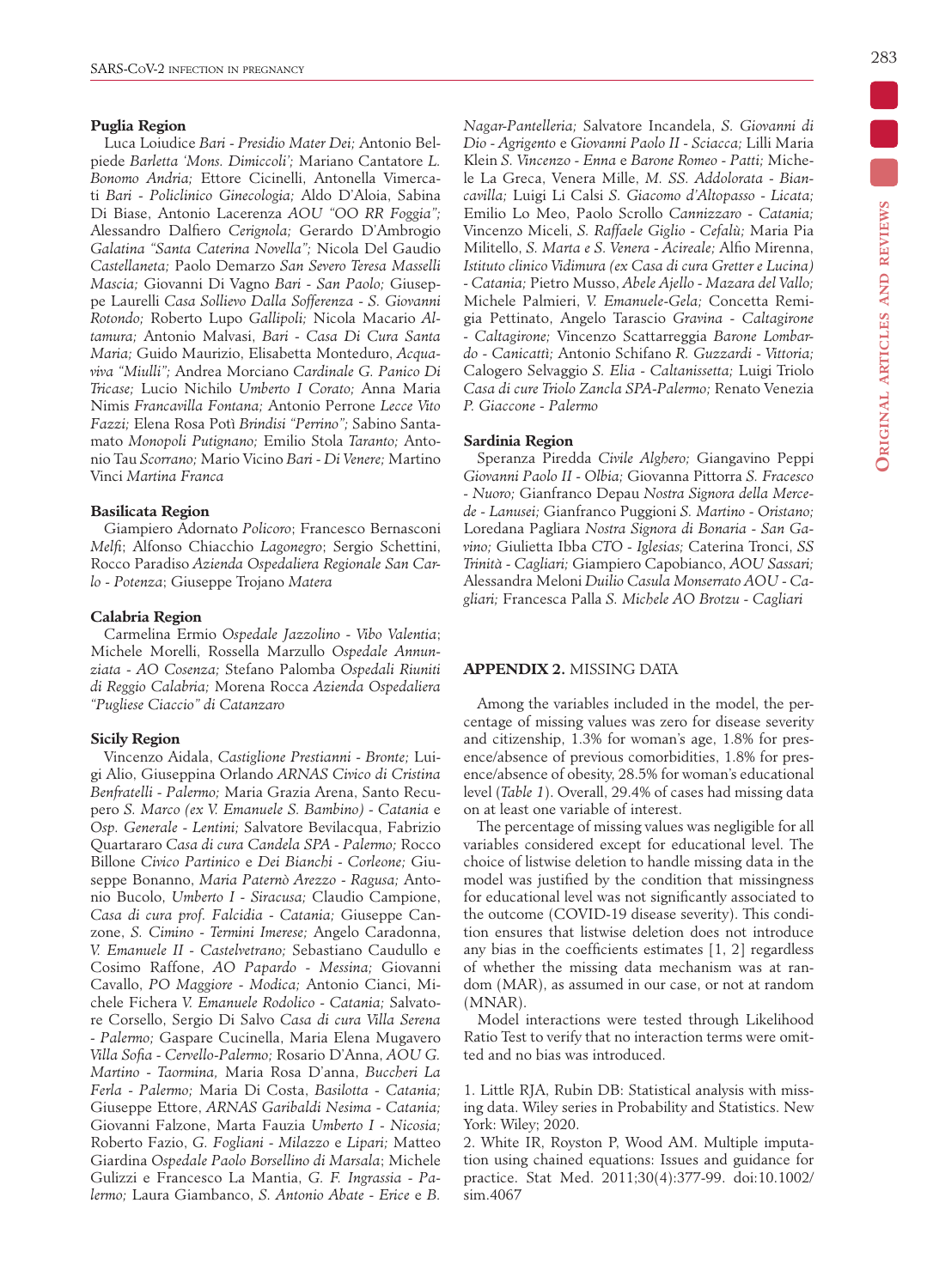# **REFERENCES**

- 1. Schwartz DA, Graham AL. Potential maternal and infant outcomes from (Wuhan) Coronavirus 2019-nCoV infecting pregnant women: Lessons from SARS, MERS, and other human Coronavirus infections. Viruses. 2020;12(2):194. doi: 10.3390/v12020194
- 2. Ripe-tomato.org Freemarket environmentalism and more. Jim Thornton, Keelin O'Donoghue, Kate Walker. Covid-19 in pregnancy. Running totals. [cited 2021 Aug 17]. Available from: https://ripe-tomato.org/2020/03/31/ covid-19-in-pregnancy-running-totals/.
- 3. World Health Organization Collaborating Centre for Women's Health University of Birmingham. COVID-19 in pregnancy (PregCOV-19 LRS) [cited 2021 Aug 17]. Available from: www.birmingham.ac.uk/research/whocollaborating-centre/pregcov/index.aspx.
- 4. WAPM (World Association of Perinatal Medicine) Working Group on COVID-19. Maternal and perinatal outcomes of pregnant women with SARS-CoV-2 infection [published correction appears in Ultrasound Obstet Gynecol. 2021 Aug 9;:]. Ultrasound Obstet Gynecol. 2021;57(2):232-241. doi: 10.1002/uog.23107
- 5. Reagan-Udall Foundation for the FDA [Internet]. International Registry of Coronavirus (COVID-19) Exposure in Pregnancy (IRCEP) [cited 2021 Aug 17]. Available from: https://reaganudall.org/clinical-trial/internationalregistry-coronavirus-covid-19-exposure-pregnancy
- 6. Panchaud A, Favre G, Pomar L, et al. An international registry for emergent pathogens and pregnancy. Lancet. 2020;395(10235):1483-4. doi: 10.1016/S0140- 6736(20)30981-8
- 7. Huntley BJF, Huntley ES, Di Mascio D, Chen T, Berghella V, Chauhan SP. Rates of maternal and perinatal mortality and vertical transmission in pregnancies complicated by Severe Acute Respiratory Syndrome Coronavirus 2 (SARS-Co-V-2) infection: A systematic review. Obstet Gynecol. 2020;136(2):303-12. doi:10.1097/ AOG.0000000000004010
- 8. Juan J, Gil MM, Rong Z, Zhang Y, Yang H, Poon LC. Effect of coronavirus disease 2019 (COVID-19) on maternal, perinatal and neonatal outcome: systematic review. Ultrasound Obstet Gynecol. 2020;56(1):15-27. doi:10.1002/uog.22088
- 9. Raschetti R, Vivanti AJ, Vauloup-Fellous C, Loi B, Benachi A, De Luca D. Synthesis and systematic review of reported neonatal SARS-CoV-2 infections. Nat Commun. 2020;11(1):5164. doi:10.1038/s41467-020-18982-9
- 10. Allotey J, Stallings E, Bonet M, et al. Clinical manifestations, risk factors, and maternal and perinatal outcomes of coronavirus disease 2019 in pregnancy: living systematic review and meta-analysis. BMJ. 2020;370:m3320. doi:10.1136/bmj.m3320
- 11. Wei SQ, Bilodeau-Bertrand M, Liu S, Auger N. The impact of COVID-19 on pregnancy outcomes: a systematic review and meta-analysis. CMAJ. 2021;193(16):E540- E548. doi:10.1503/cmaj.202604
- 12. Knight M and INOSS. The International Network of Obstetric Survey Systems (INOSS): benefits of multicountry studies of severe and uncommon maternal morbidities. Acta Obstet Gynecol Scand. 2014;93(2):127-31. doi:10.1111/aogs.12316
- 13. Knight M, Bunch K, Vousden N, et al. Characteristics and outcomes of pregnant women admitted to hospital with confirmed SARS-CoV-2 infection in UK: national population based cohort study. BMJ. 2020;369:m2107. doi:10.1136/bmj.m2107
- 14. Maraschini A, Corsi E, Salvatore MA, Donati S and

ItOSS COVID-19 Working Group. Coronavirus and birth in Italy: results of a national population-based cohort study. Ann Ist Super Sanità. 2020;56(3):378-89. doi:10.4415/ANN\_20\_03\_17

- 15. Corsi E, Maraschini A, Perrone E, et al. La preparedness dell'Italian obstetric surveillance system in occasione della pandemia da SARS-CoV-2: aspetti metodologici di uno studio di popolazione [The preparedness of the Italian obstetric surveillance system in the response to the emergency of the SARS-CoV-2 pandemic: methodological aspects of a population-based study]. Epidemiol Prev. 2020;44(5-6 Suppl 2):81-87. doi:10.19191/EP20.5-6.S2.089
- 16. Donati S, Corsi E, Salvatore MA, et al. Childbirth care among SARS-CoV-2 positive women in Italy. Int J Environ Res Public Health. 2021;18(8):4244. doi:10.3390/ ijerph18084244
- 17. Engjom H, Aabakke AJM, Klungsøyr K, et al. COVID-19 in pregnancy-characteristics and outcomes of pregnant women admitted to hospital because of SARS-CoV-2 infection in the Nordic countries [published online ahead of print, 2021 Apr 22]. Acta Obstet Gynecol Scand. 2021;10.1111/aogs.14160. doi:10.1111/aogs.14160
- 18. Istituto Nazionale di Statistica (ISTAT). La presenza straniera in Italia: caratteristiche socio-demografiche – Permessi di soggiorno all'1 gennaio degli anni 2001, 2002, 2003 [The foreign population living in Italy: socio-demographic characteristics – years 2001, 2002, 2003 [Italian]. Available from: www.cestim.it/sezioni/dati\_statistici/italia/Istat/2004-06%20permessi%20soggiorno%20Italia%20 2001%202003.pdf.
- 19. Italia. Ministero della Salute. Directorate-general of digitalization, of health informative system and of statistics, Italian Ministry of Health. Certificato di assistenza al parto (CeDAP). Analisi dell'evento nascita – 2019 [Birth Registry – Year 2019] [cited 2021 Aug 17]. [Italian]. Available from: www.salute.gov.it/imgs/C\_17\_pubblicazioni\_3076\_allegato.pdf.
- 20. Istituto Nazionale di Statistica (ISTAT). La dinamica demografica durante la pandemia COVID-19 – Anno 2020 [The demographic dynamic during the COVID-19 pandemic – Year 2020] [Italian]. Available from: www.istat. it/it/files/2021/03/REPORT-IMPATTO-COVIDDEMO-GRAFIA\_2020.pdf.
- 21. Riccardo F, Ajelli M, Andrianou XD, et al. Epidemiological characteristics of COVID-19 cases and estimates of the reproductive numbers 1 month into the epidemic, Italy, 28 January to 31 March 2020. Euro Surveill. 2020;25(49):2000790. doi: 10.2807/1560-7917. ES.2020.25.49.2000790
- 22. Vousden N, Bunch K, Morris E, et al. The incidence, characteristics and outcomes of pregnant women hospitalized with symptomatic and asymptomatic SARS-CoV-2 infection in the UK from March to September 2020: A national cohort study using the UK Obstetric Surveillance System (UKOSS). PLoS One. 2021;16(5):e0251123. doi: 10.1371/journal.pone.0251123
- 23. Zambrano LD, Ellington S, Strid P, et al. Update: Characteristics of symptomatic women of reproductive age with laboratory-confirmed SARS-CoV-2 infection by pregnancy status - United States, January 22-October 3, 2020. MMWR Morb Mortal Wkly Rep. 2020;69(44):1641-7. doi:10.15585/mmwr.mm6944e3
- 24. Villar J, Ariff S, Gunier RB, et al. Maternal and neonatal morbidity and mortality among pregnant women with and without COVID-19 infection: The INTERCOVID Multinational Cohort Study. JAMA Pediatr. 2021;175(8):817-